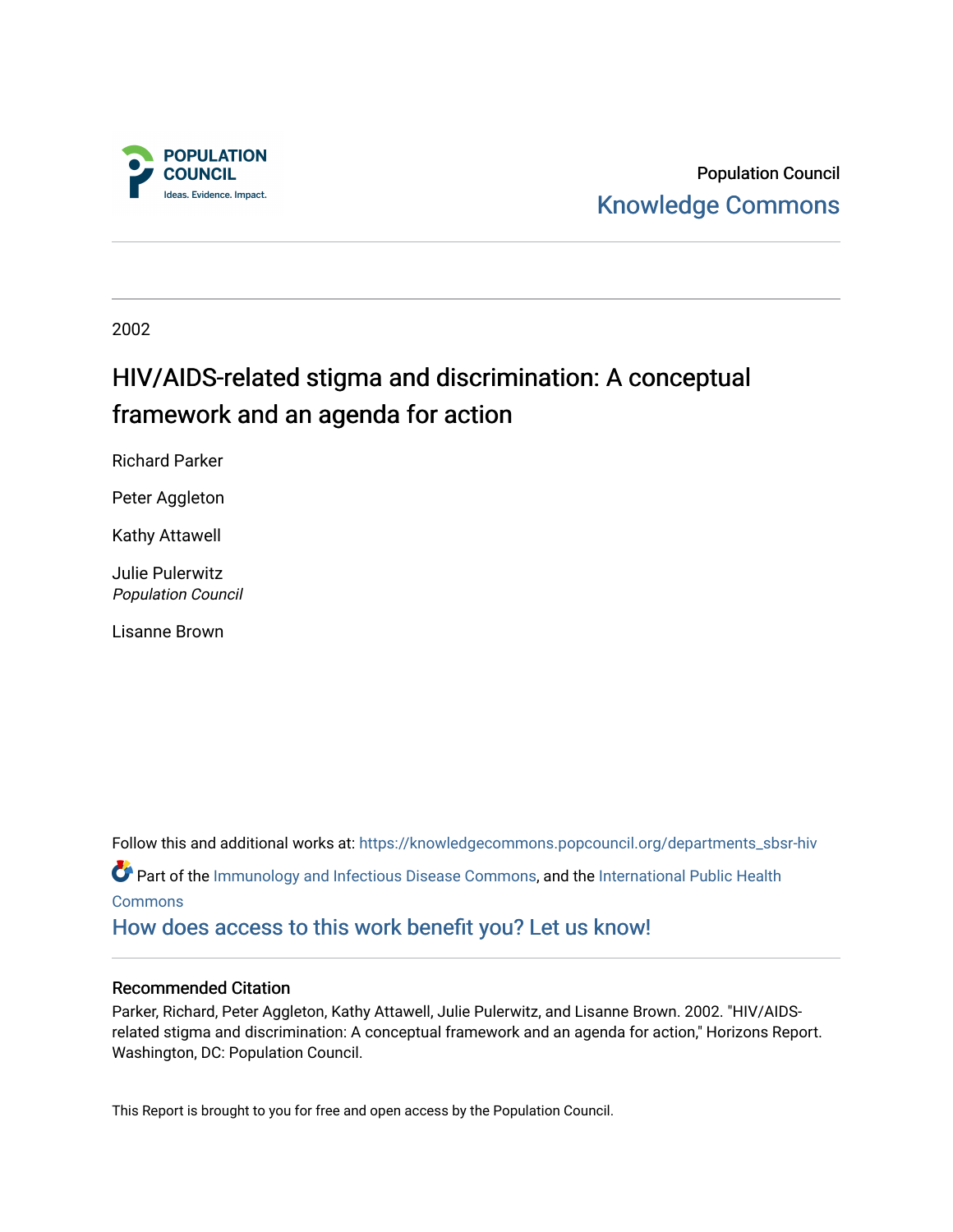# Horizons

# **HIV/AIDS-related Stigma and Discrimination: A Conceptual Framework and an Agenda for Action**

Horizons Program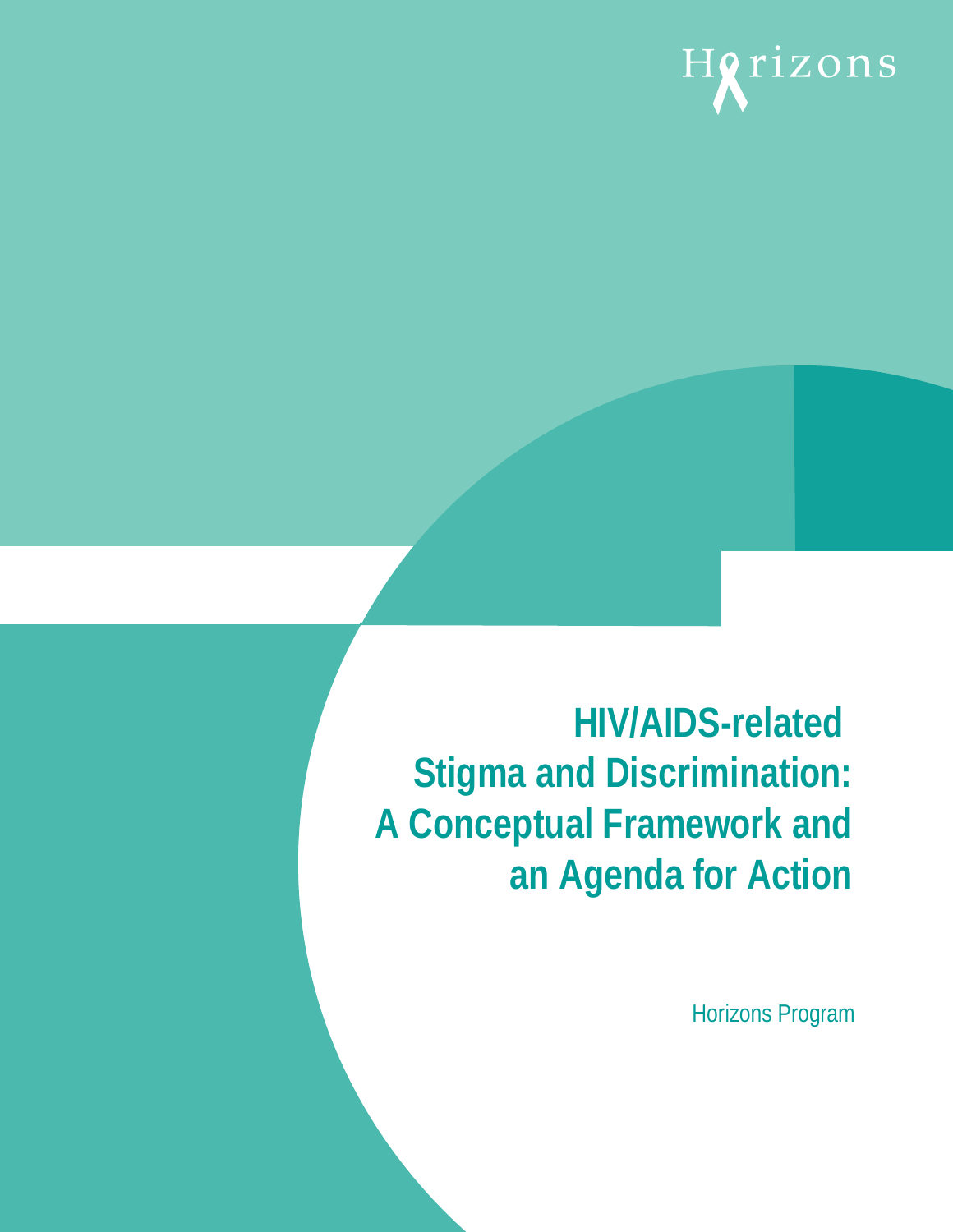# **HIV/AIDS-related Stigma and Discrimination: A Conceptual Framework and an Agenda for Action**

# **Richard Parker and Peter Aggleton**

with

Kathy Attawell, Julie Pulerwitz, and Lisanne Brown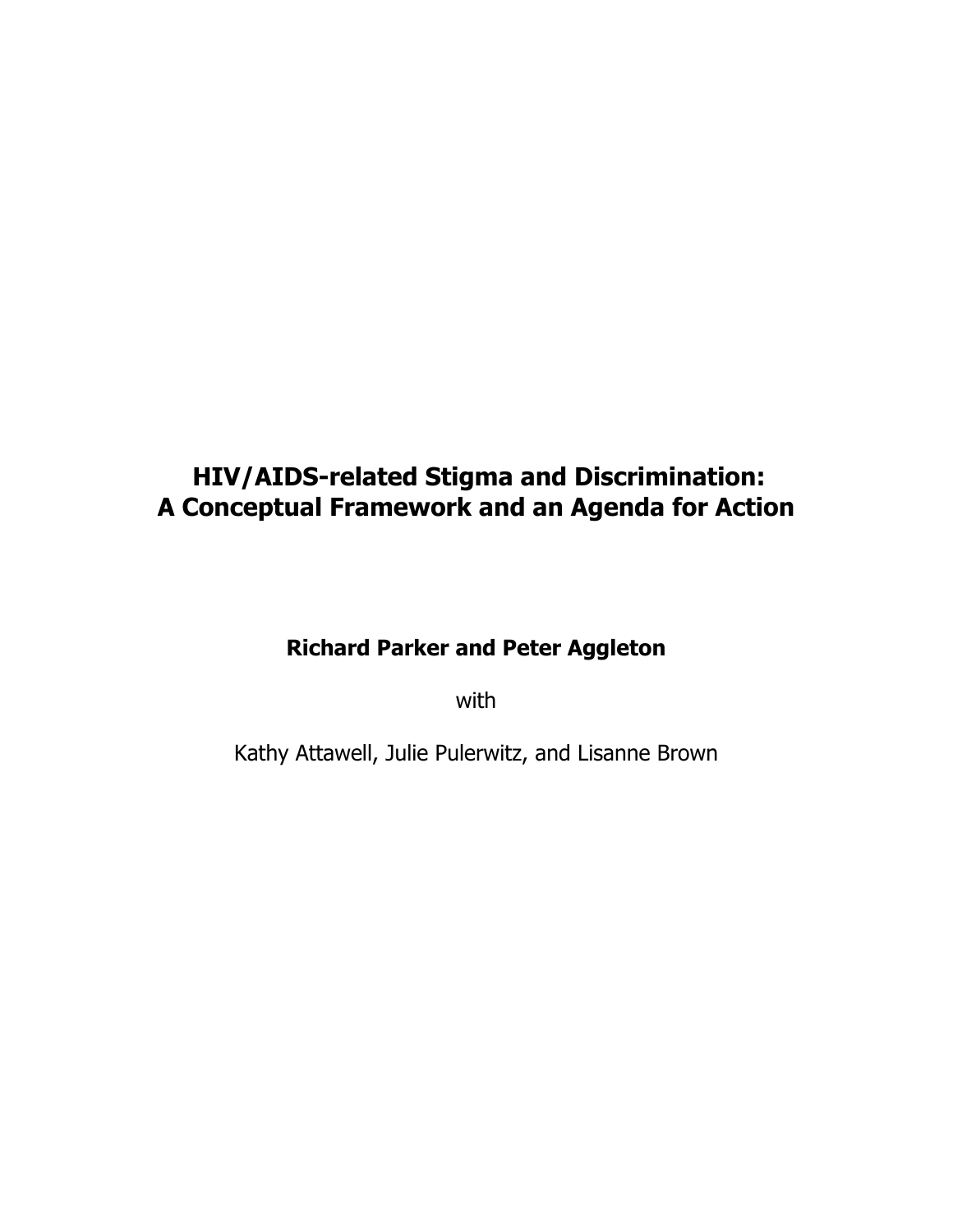# **Acknowledgements**

We would like to acknowledge the contribution of Anne Malcolm (Sydney, Australia) and Miriam Maluwa (UNAIDS, Geneva) to our thinking about these issues. Anne undertook one of the first reviews of the forms and determinants of HIV/AIDS-related stigma, discrimination, and denial for WHO/GPA and UNAIDS, elements of which have been utilized here.



This study was supported by the Horizons Program, which is implemented by the Population Council in collaboration with the International Center for Research on Women, International HIV/AIDS Alliance, Program for Appropriate Technology in Health, the University of Alabama at Birmingham, Tulane University, Family Health International, and Johns Hopkins University. Horizons is funded by the U.S. Agency for International Development, under the terms of HRN-

A-00-97-00012-00. The opinions expressed herein are those of the authors and do not necessarily reflect the views of the U.S. Agency for International Development.

Published in May 2002.



The Population Council is an international, nonprofit, nongovernmental institution that seeks to improve the wellbeing and reproductive health of current and future generations around the world and to help achieve a humane, equitable, and sustainable balance between people and

resources. The Council conducts biomedical, social science, and public health research and helps build research capacities in developing countries. Established in 1952, the Council is governed by an international board of trustees. Its New York headquarters supports a global network of regional and country offices.

Copyright © 2002 The Population Council Inc.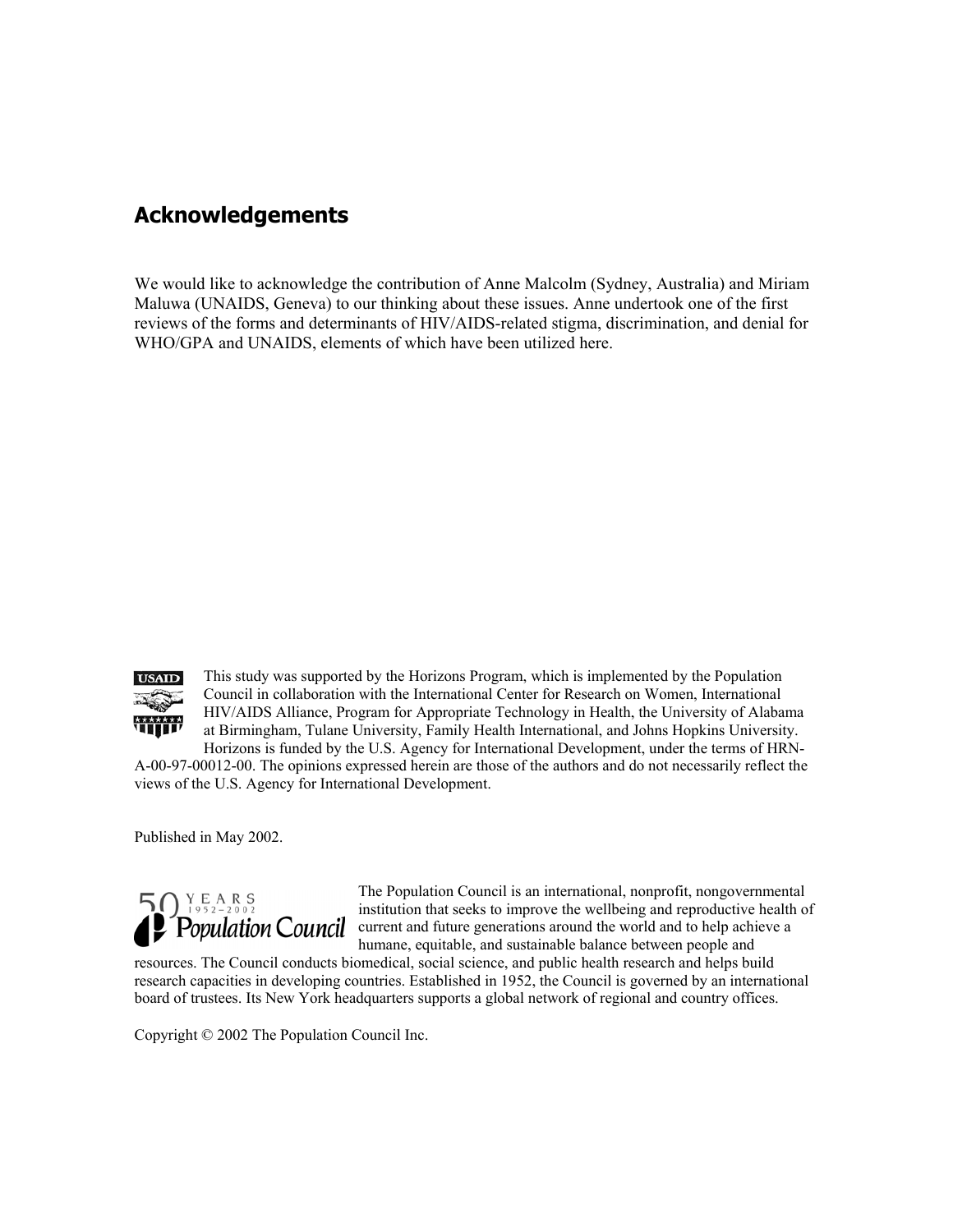# **Table of Contents**

| <b>Introduction</b>                                        | $\mathbf{1}$ |
|------------------------------------------------------------|--------------|
| <b>Analyzing Stigma and Discrimination</b>                 | $\mathbf{1}$ |
| What are the sources of stigmatization and discrimination? | 1            |
| How are stigma and discrimination manifested?              | 4            |
| <b>Developing a New Conceptual Framework</b>               | 9            |
| Why do we need a new way of thinking?                      | 9            |
| <b>Identifying an Agenda for Research and Intervention</b> | 11           |
| What are the implications for research?                    | 11           |
| What are the implications for interventions?               | 13           |
| <b>Summary</b>                                             | 15           |
| <b>References</b>                                          | 16           |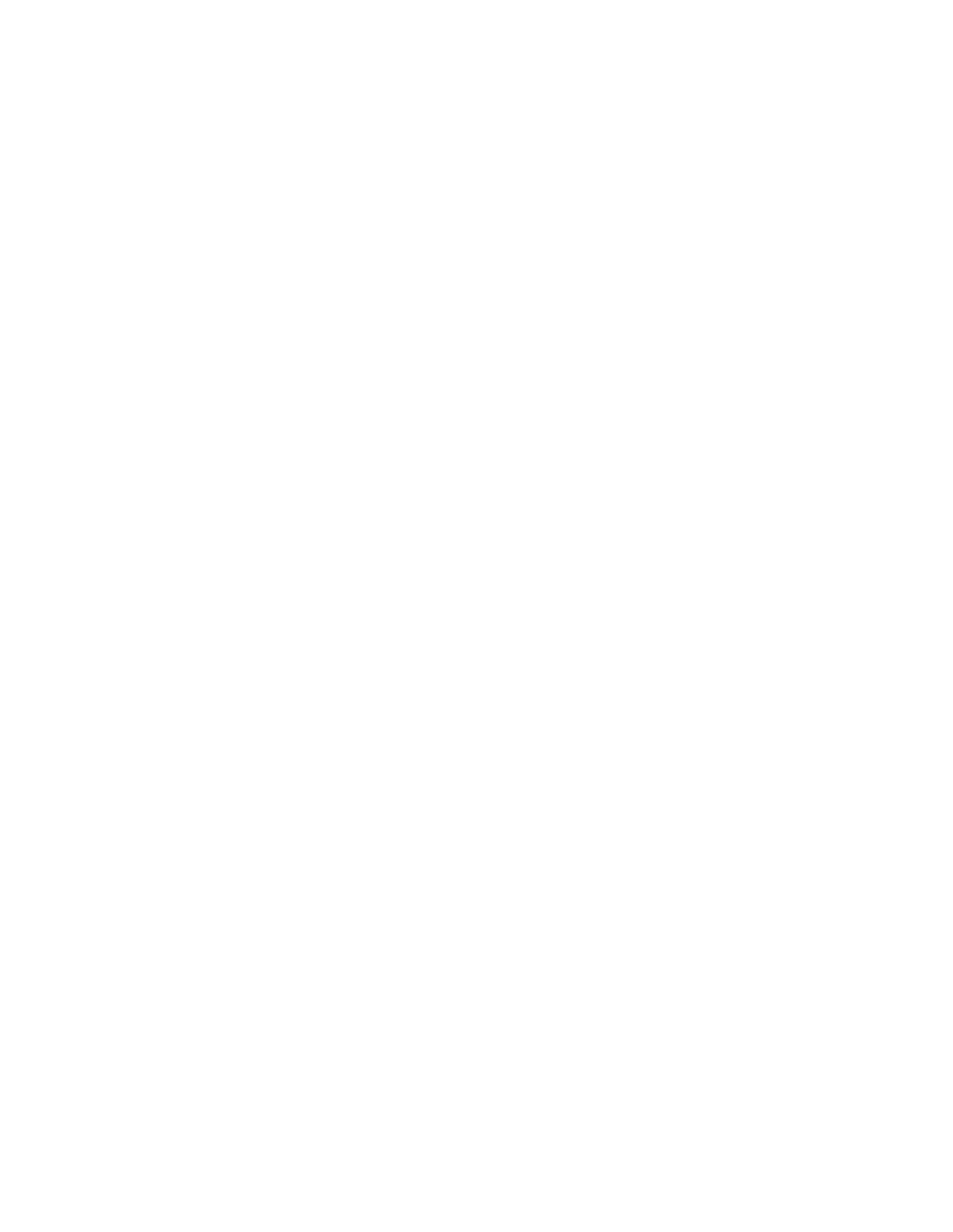# <span id="page-6-0"></span>**Introduction**

In 1987, the late Jonathan Mann, then director of the WHO Global Programme on AIDS, identified three phases of the HIV/AIDS epidemic: the epidemic of HIV, the epidemic of AIDS, and the epidemic of stigma, discrimination, and denial. He noted that the third phase is "as central to the global AIDS challenge as the disease itself" (Mann 1987). Despite international efforts to tackle HIV/AIDS since then, stigma and discrimination (S&D) remain among the most poorly understood aspects of the epidemic. As recently as 2000, Peter Piot, executive director of UNAIDS, identified stigma as a "continuing challenge" that prevents concerted action at community, national, and global levels (Piot 2000).

This poor understanding is due in part to the complexity and diversity of S&D, but also in part to limitations in current thinking within the field and the inadequacy of available theoretical and methodological tools (USAID 2000). The purpose of this paper is to propose a new conceptual frameworkto help inform thinking about the processes of  $S\&D$ ,<sup>1</sup> about the way these processes relate to HIV/AIDS, and about potential interventions to address S&D and minimize their impact. To do this, the paper:

- Analyzes the sources of S&D, the ways in which HIV/AIDS-related S&D manifests itself, and the contexts in which HIV/AIDS-related S&D take place.
- Highlights the limitations of current thinking and argues that S&D need to be understood as social rather than individual processes.
- Identifies an agenda for research and intervention.

# **Analyzing Stigma and Discrimination**

#### **What Are the Sources of Stigmatization and Discrimination?**

To understand the ways in which HIV/AIDS-related S&D appear and the contexts in which they occur, we first need to understand how they interact with pre-existing S&D associated with sexuality, gender, race, and poverty (see Figure 1). HIV/AIDS-related S&D also interact with preexisting fears about contagion and disease. Early AIDS metaphors—as death, as horror, as punishment, as guilt, as shame, as otherness—have exacerbated these fears, reinforcing and legitimizing stigmatization and discrimination.

<span id="page-6-1"></span> $\overline{a}$ <sup>1</sup> This paper focuses on stigma and discrimination, which have social origins, but does not address the related issue of denial, which has psychological origins and requires analysis using a different conceptual framework.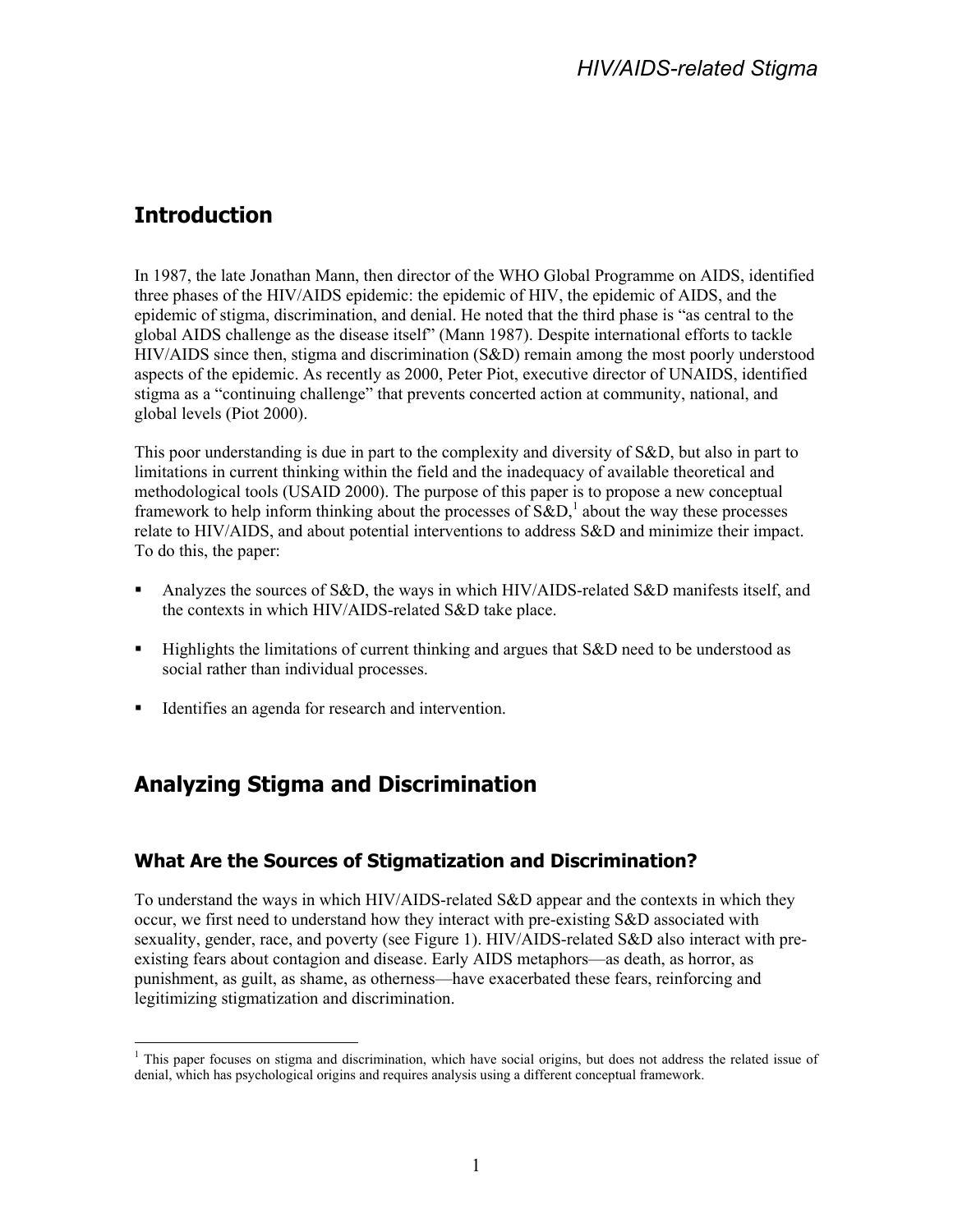# Horizons

#### **Sexuality**

HIV/AIDS-related S&D are most closely related to sexual stigma. This is because HIV is mainly sexually transmitted and in most areas of the world, the epidemic initially affected populations whose sexual practices or identities are different from the "norm." HIV/AIDS-related S&D has therefore appropriated and reinforced pre-existing sexual stigma associated with sexually transmitted diseases, homosexuality, promiscuity, prostitution, and sexual "deviance" (Gagnon and Simon 1973; Plummer 1975; Weeks 1981). The belief that homosexuals are to blame for the epidemic or that homosexuals are the only group at risk of HIV is still common. Promiscuous sexual behavior by women is also commonly believed to be responsible for the heterosexual epidemic, regardless of the epidemiological reality. In Brazil, for example, where surveillance data have shown high rates of HIV infection among monogamous married women, HIV-positive women are still widely perceived to be sexually promiscuous (Parker and Galvão 1996).

#### **Gender**

HIV/AIDS-related S&D are also linked to gender-related stigma. The impact of HIV/AIDS-related S&D on women reinforces pre-existing economic, educational, cultural, and social disadvantages and unequal access to information and services (Aggleton and Warwick 1999). In settings where heterosexual transmission is significant, the spread of HIV infection has been associated with female sexual behavior that is not consistent with gender norms. For example, prostitution is widely perceived as non-normative female behavior, and female sex workers are often identified as "vectors" of infection who put at risk their clients and their clients' sexual partners. Equally, in many settings, men are blamed for heterosexual transmission, because of assumptions about male sexual behavior, such as men's preference or need for multiple sexual partners.

#### **Race and ethnicity**

Racial and ethnic S&D also interact with HIV/AIDS-related S&D, and the epidemic has been characterized both by racist assumptions about "African sexuality" and by perceptions in the developing world of the West's "immoral behavior." Racial and ethnic S&D contribute to the marginalization of minority population groups, increasing their vulnerability to HIV/AIDS, which in turn exacerbates stigmatization and discrimination.

#### **Class**

The HIV/AIDS epidemic has developed during a period of rapid globalization and growing polarization between rich and poor (Castells 1996, 1997, 1998). New forms of social exclusion associated with these global changes have reinforced pre-existing social inequalities and stigmatization of the poor, homeless, landless, and jobless. As a result, poverty increases vulnerability to HIV/AIDS, and HIV/AIDS exacerbates poverty (Parker, Easton, and Klein 2000). HIV/AIDS-related S&D interacts with pre-existing S&D associated with economic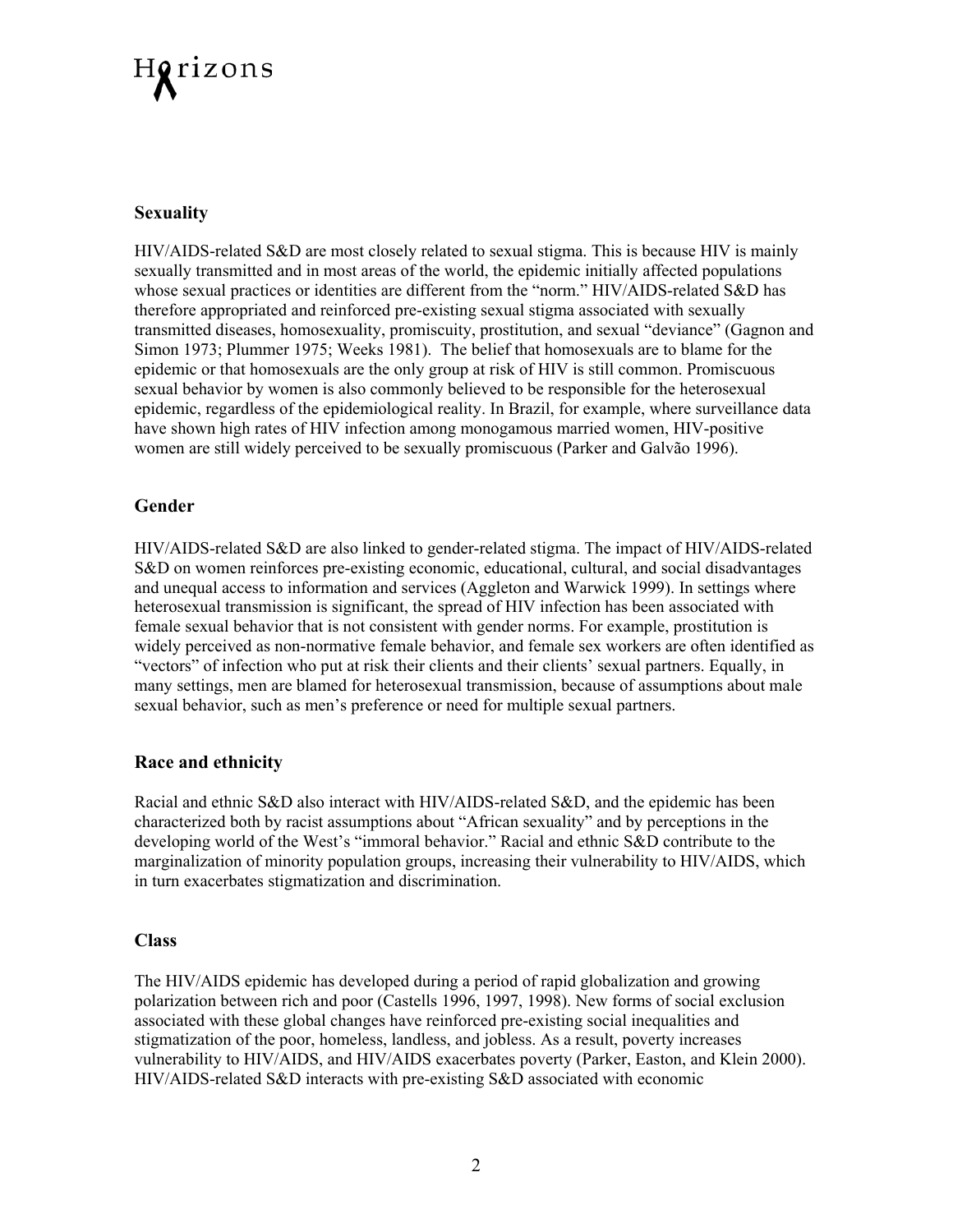marginalization. In some contexts, the epidemic has been characterized by assumptions about the rich, and HIV/AIDS has been associated with affluent lifestyles.

**Figure 1 The link between HIV/AIDS and pre-existing sources of S&D** 



#### **Fear of contagion and disease**

HIV/AIDS is a life-threatening illness that people are afraid of contracting. The various metaphors associated with AIDS have also contributed to the perception of HIV/AIDS as a disease that affects "others," especially those who are already stigmatized because of their sexual behavior, gender, race, or socioeconomic status, and have enabled some people to deny that they personally could be at risk or affected (UNAIDS 2000; Malcolm et al. 1998; Daniel and Parker 1993).

HIV/AIDS-related S&D is, therefore, the result of interaction between diverse pre-existing sources of S&D and fear of contagion and disease. The pre-existing sources, such as those related to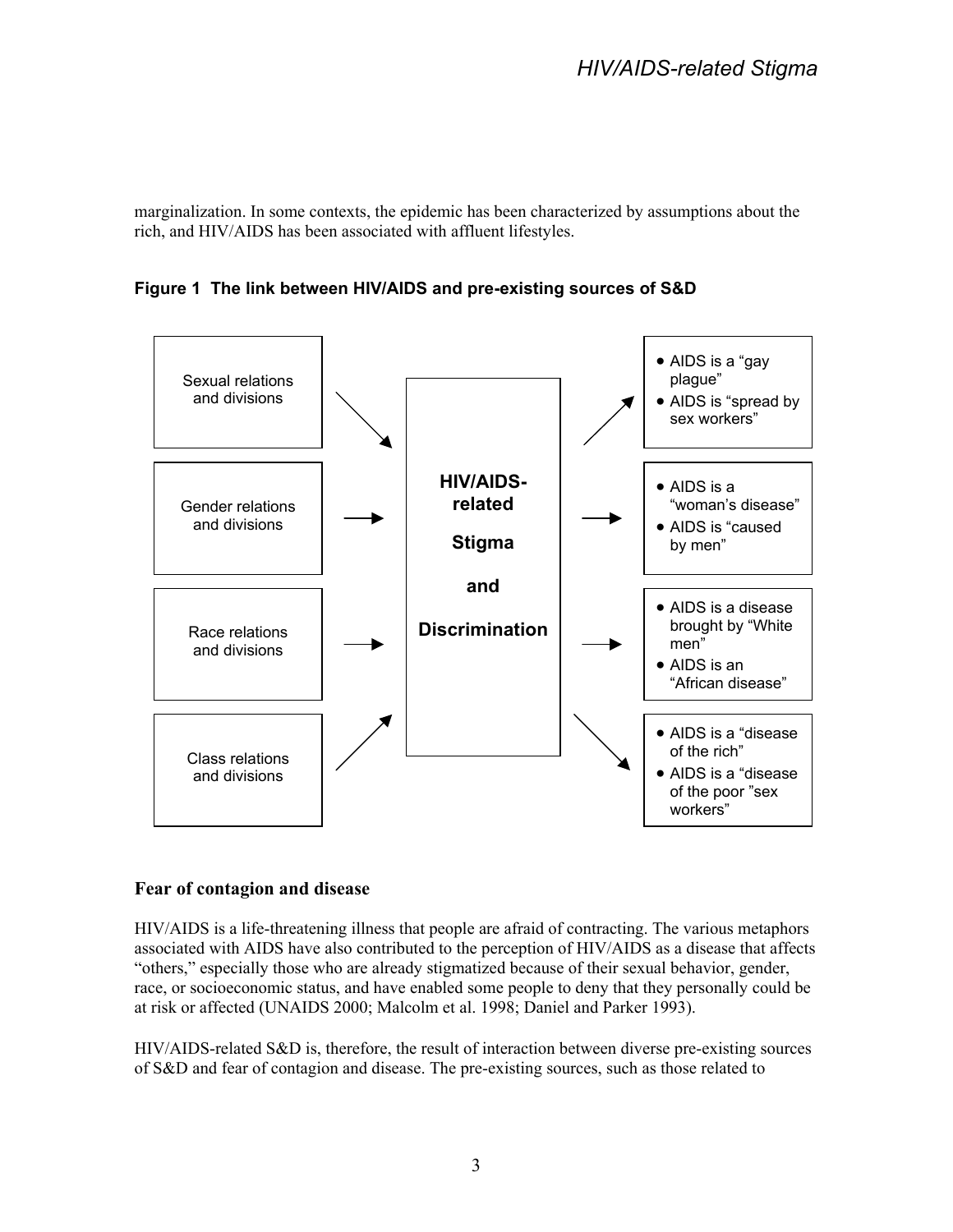

gender, sexuality, and class, often overlap and reinforce one another. This interaction has contributed to the deep-rooted nature of HIV/AIDS-related S&D, limiting our ability to develop effective responses. It has also created a vicious circle of S&D (see Figure 2), which works in two ways.

First, because HIV/AIDS is associated with marginalized behaviors and groups, all individuals with HIV/AIDS are assumed to be from marginalized groups and some may be stigmatized in a way that they were not before. For example, in some settings, men may fear revealing their HIV status because it will be assumed that they are homosexual. Similarly, women may fear revealing their serostatus because they may be labeled as "promiscuous" or sex workers and stigmatized as such. Second, HIV/AIDS exacerbates the stigmatization of individuals and groups who are already oppressed and marginalized, which increases their vulnerability to HIV/AIDS, and which in turn causes them to be further stigmatized and marginalized.

#### **Figure 2 The vicious circle of S&D**



- (1) HIV/AIDS is associated with marginalized behaviors, and people living with HIV/AIDS (PLHA) are stigmatized because they are assumed to be from marginalized groups.
- (2) Already marginalized groups are further marginalized because they are assumed to have HIV/AIDS.

#### **How Are Stigma and Discrimination Manifested?**

HIV/AIDS-related S&D take different forms and are manifested at different levels—societal, community and individual—and in different contexts (UNAIDS 2000; Malcolm et al. 1998). The following examples highlight where HIV/AIDS-related S&D have been most frequently documented and where there is the greatest potential for interventions to reduce or mitigate S&D.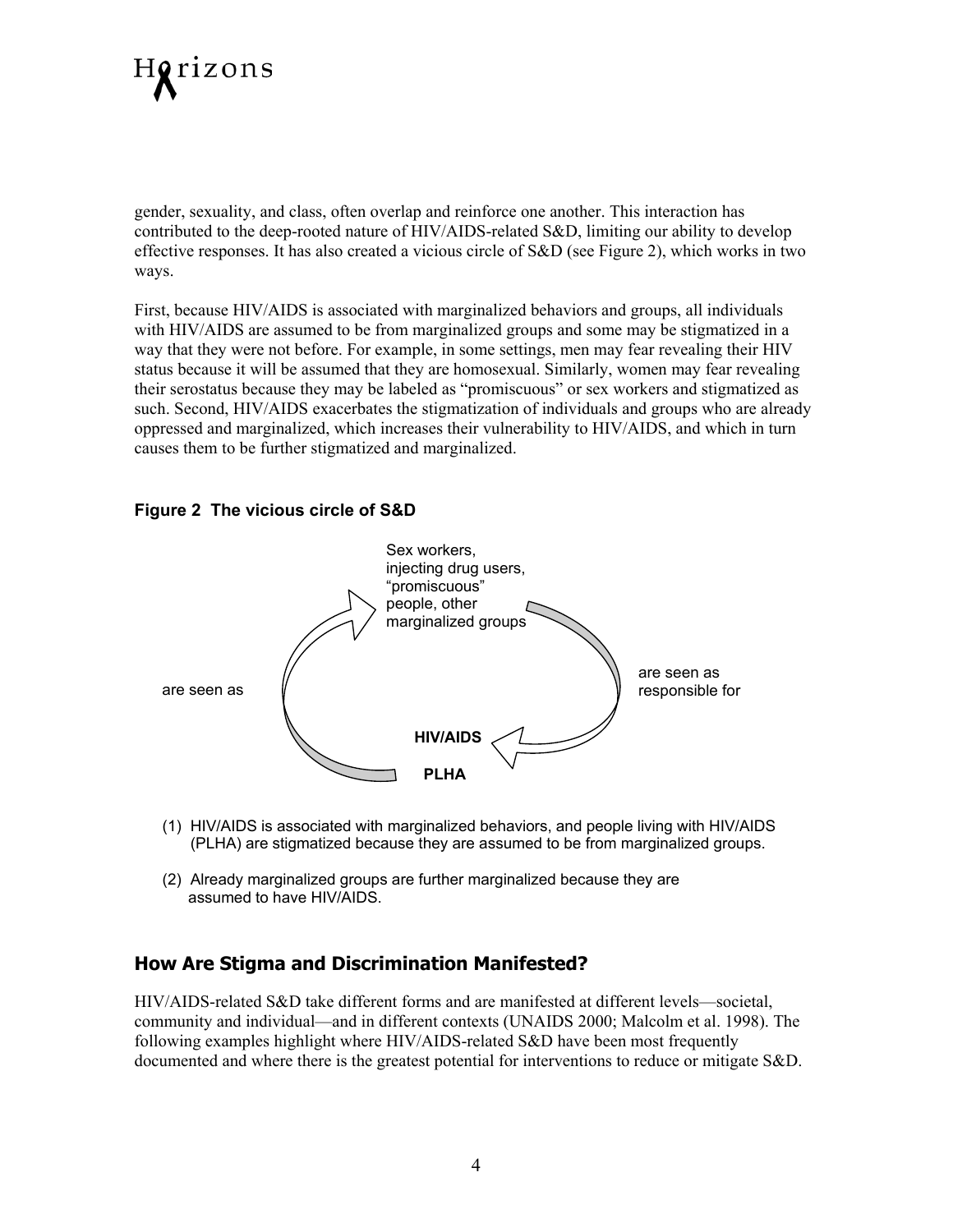#### **Policy and legal contexts**

HIV/AIDS-related S&D in society is commonly manifested in the form of laws, policies, and administrative procedures, which are often justified as necessary to protect the "general population" (Kirp and Bayer 1992; Manuel et al. 1990). Examples of stigmatizing and discriminatory measures include compulsory screening and testing, compulsory notification of AIDS cases, restrictions of the right to anonymity, prohibition of PLHA from certain occupations, and medical examination, isolation, detention and compulsory treatment of infected persons (Tomasevski et al. 1992; Gostin and Lazzarini 1997).

One important example concerns limitations on international travel and migration. Despite widespread agreement that laws to prevent freedom of movement of people living with HIV/AIDS (PLHA) are ineffective public health measures, many countries have adopted policies restricting travel and migration. Discriminatory practices include mandatory HIV testing for individuals seeking work permits (AIDS Bhedbhav Virodhi Andolan 1993; Solon and Barrazo 1993), the requirement that individuals seeking tourist visas declare their HIV serostatus, and denial of entry to PLHA carrying medical drugs for HIV/AIDS treatment (Duckett and Orkin 1989). Foreigners have been deported from a diverse range of countries after the authorities have discovered that they are HIV-positive (Malcolm et al. 1998; AIDS Bhedbhav Virodhi Andolan 1993; Panos 1990).

HIV/AIDS-related S&D reinforces existing prejudice toward foreigners or marginalized groups. For example, travelers from countries worst affected by the epidemic, or whose appearance makes others think they are gay men or sex workers, may be subject to additional questioning and physical searches. Foreign nationals engaged in sex work may be deported because of the risk they are said to pose to local clients. Early on in the epidemic, there were many reports of African students in Europe and Asia being detained or deported in this way (Sabatier 1988).

Some governments, recognizing that such measures are ineffective, have introduced legislation to protect the rights of PLHA to education, employment, confidentiality, information, and treatment (Kirp and Bayer 1992; Mann and Tarantola 1992; Mann, Tarantola, and Netter 1996). However, even when supportive legislation exists, it is not always enforced. The failure of governments to protect the rights of PLHA through legislation or to enforce existing legislation has been described as a form of discrimination by neglect (Daniel and Parker 1993; Watney 2000), as has the failure to provide effective prevention, treatment and care for those most vulnerable to HIV/AIDS and for PLHA.

#### **Institutional contexts**

#### **Education and schools**

Children with HIV/AIDS or associated with HIV through infected family members have been stigmatized and discriminated against in educational settings in many countries. Stigma has led to teasing by classmates of HIV-positive school children or children associated with HIV (Gilborn et al. 2001). Discrimination against HIV-positive children in the USA and Brazil, including exclusion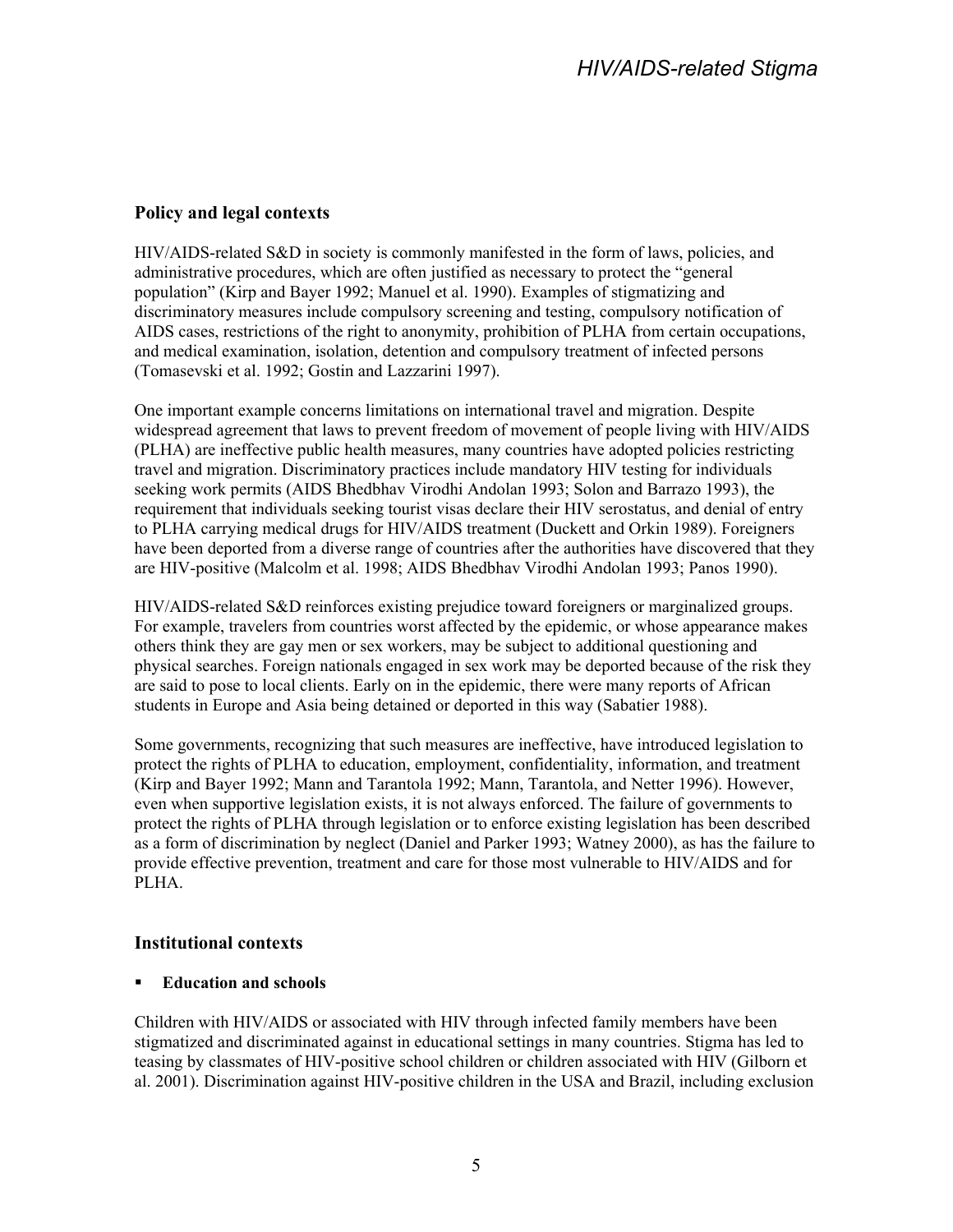

from collective activities or expulsion from school, has led to non-discrimination legislation (Public Media Center 1995; Galvão 2000). However, less concern has been shown for young people who are perceived to be responsible for their HIV infection and who are already stigmatized and discriminated against because they are sexually active, homosexual, or drug users. In the USA, for example, HIV-positive young gay men have been expelled from school and, in some cases, subjected to violence (Kirp et al. 1989).

#### **Employment and the workplace**

Such discriminatory practices as pre-employment screening, denial of employment to individuals who test positive, termination of employment of PLHA, and stigmatization of PLHA who are open about their serostatus (Gostin and Lazzarini 1997; Panos 1990; Barragán 1992; Gostin 1992; Panos 1992; Shisam 1993; Omangi 1997) have been reported from developed and developing countries. There have been reports of workers refusing to work next to those with HIV or AIDS or those perceived to be PLHA. Schemes providing medical assistance and pensions to employees have come under increasing pressure in countries seriously affected by HIV/AIDS, and some companies have used this as a reason to deny employment to PLHA (Williams and Ray 1993; Whiteside 1993). Few companies have developed strategies to combat S&D or defined their responsibilities toward employees with HIV (Jackson and Pitts 1991; Bezmalinovic 1996).

#### **Health care systems**

There have been many reports from health care settings of HIV testing without consent, breaches of confidentiality, and denial of treatment and care (AIDS Bhedbhav Virodhi Andolan 1993; Tirelli et al. 1991; Carvalho et al. 1993; Panebianco et al. 1994; Ogola 1990; Masini and Mwampeta 1993). Failure to respect confidentiality by clearly identifying patients with HIV/AIDS, revealing serostatus to relatives without prior consent, or releasing information to the media or police appear to be problems in some health services (Panos 1990; Bharat et al. 2001; Singh 1991). Factors contributing to these stigmatizing and discriminatory responses include lack of knowledge, moral attitudes, and perceptions that caring for PLHA is pointless because HIV/AIDS is incurable (Daniel and Parker 1993; Masini and Mwampeta 1993; Herek and Capitanio 1993; Herek et al. 1998; Blendon and Donelan 1988; Tesch, Simpson, and Kirby 1990; Rosasco Dulanto 1992; Cole, Zhang, and Chen 1993).

#### **HIV/AIDS programs**

HIV/AIDS policies and programs may inadvertently contribute to stigmatization and discrimination by differentiating between the "general population" and "high-risk populations," prioritizing actions to prevent HIV spreading to the former from the latter. This approach is often justified in terms of avoiding stigmatization of "high-risk populations," since targeting such populations is believed to reinforce the association of HIV/AIDS with marginalized groups.

However, focusing on programs for the "general population" may also reinforce the perception that it is less important to protect populations that practice "high-risk" behaviors than the "innocent and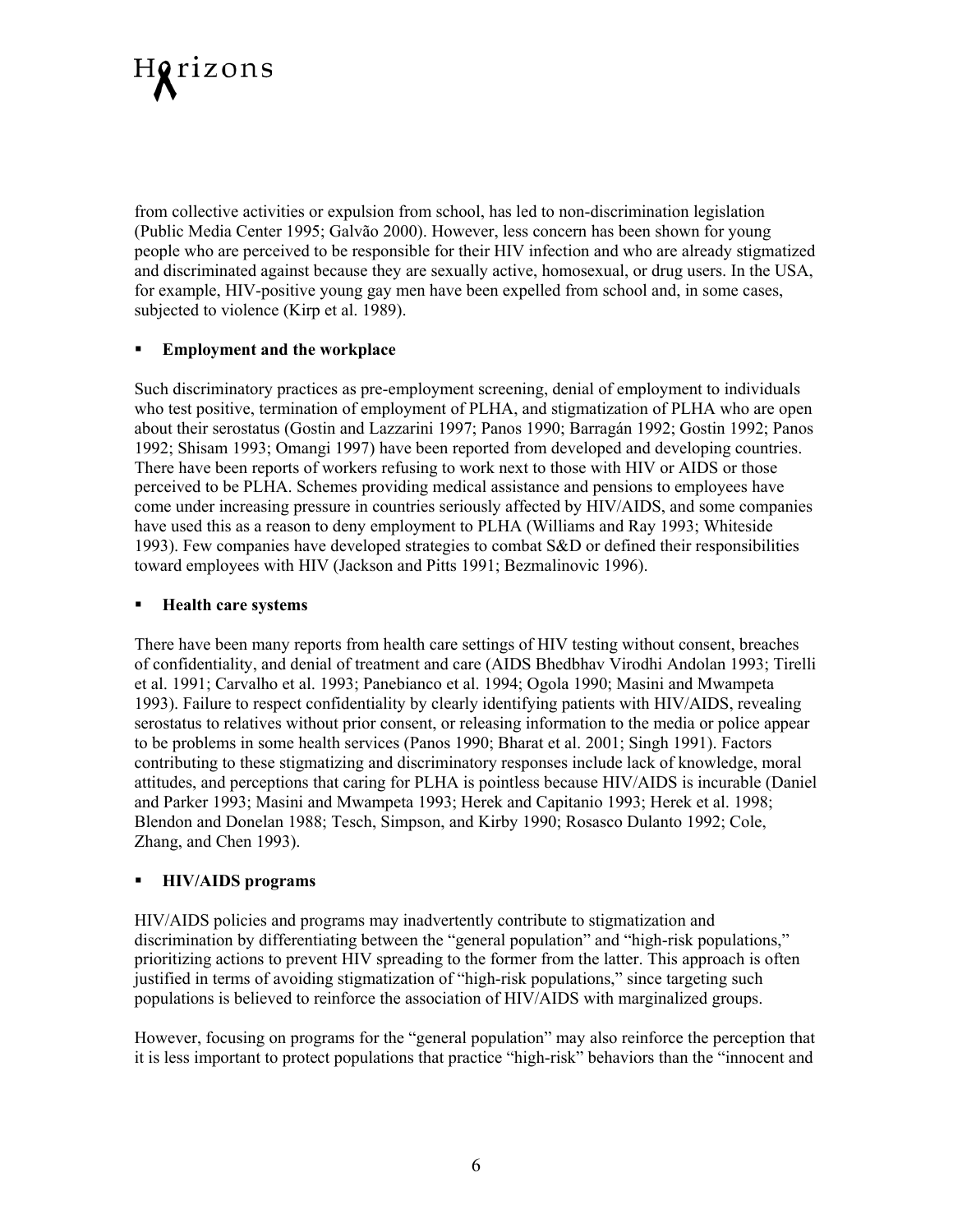## *HIV/AIDS-related Stigma*

unsuspecting" general population. It may also result in discrimination against marginalized groups, since those at greatest risk do not receive the resources they need.

Furthermore, in some settings, allocating resources on the basis of acceptability rather than of need may be a deliberate policy, because of racism, homophobia, or negative attitudes toward marginalized groups (Panos 1996; Parker 2000). For example, government expenditure in most Latin American countries does not reflect the fact that HIV/AIDS has a disproportionate impact on homosexually and bisexually active men in these countries (Frasca et al. 2000).

#### **Religious institutions**

In some contexts, HIV/AIDS-related S&D has been reinforced by religious leaders and organizations, which have used their power to maintain the status quo rather than to challenge negative attitudes toward marginalized groups and PLHA. For example, at the international symposium *Religious Health Organizations Break the Silence on HIV/AIDS*, organized by the African Regional Forum of Religious Health Organizations during the 13<sup>th</sup> International AIDS Conference in July 2000 (Singh 2001), it was noted that religious doctrines, moral and ethical positions regarding sexual behavior, sexism and homophobia, and denial of the realities of HIV/AIDS have helped create the perception that those infected have sinned and deserve their "punishment," increasing the stigma associated with HIV/AIDS.

#### **Community contexts**

In societies with cultural systems that place greater emphasis on individualism, HIV/AIDS may be perceived as the result of personal irresponsibility, and thus individuals are blamed for contracting the infection (Kegeles et al. 1989). In contrast, in societies where cultural systems place greater emphasis on collectivism, HIV/AIDS may be perceived as bringing shame on the family and community (Panos 1990; Warwick et al. 1998). The type of cultural system and where it fits along the continuum of individualism and collectivism will therefore influence the ways in which communities respond to HIV/AIDS and the ways in which S&D are manifested.

Local cultural beliefs and explanations about disease and the causes of disease may also contribute to HIV/AIDS-related S&D. For example, where illness is believed to be the result of "immoral" or "improper" behavior, HIV/AIDS may reinforce pre-existing stigma of those whose behavior is considered to be "deviant" (Warwick et al. 1998).

HIV/AIDS-related S&D in families and communities is commonly manifested in the form of blame, scapegoating, and punishment. Communities often shun or gossip about those perceived to have HIV or AIDS. In more extreme cases, it has taken the form of violence (Nardi and Bolton 1991). For example, there have been reports from many countries of attacks on men who are assumed to be gay (Public Media Center 1995), of violence toward sex workers and street children in Brazil (Daniel and Parker 1993; Peterson 1990; Byrne 1992), and of HIV/AIDS-related murders in Colombia, India, Ethiopia, South Africa, and Thailand (Panos 1990; AFAO 1997).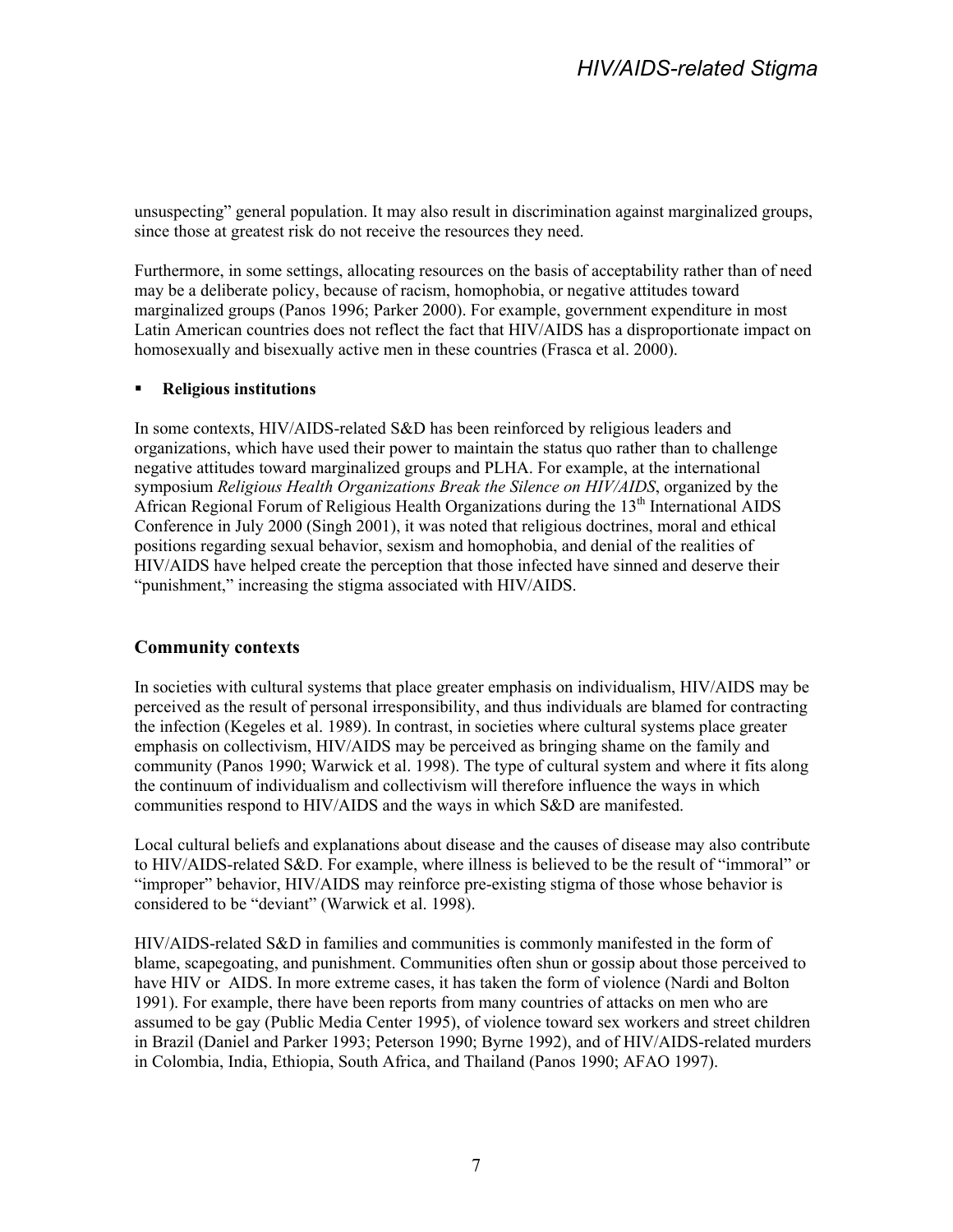

#### **Family contexts**

The family is the main source of care and support for PLHA in most developing countries (Warwick et al. 1998; Aggleton and Warwick 1999; World Bank 1997). However, negative family responses are common. Infected individuals often experience S&D in the home, and women are often more likely to be badly treated than men or children (Bharat and Aggleton 1999). Negative community and family responses to women with HIV/AIDS include blame, rejection, and loss of children and home (Parker and Galvão 1996; Bharat and Aggleton 1999; Henry 1990). Since HIV/AIDS-related S&D reinforce and interact with pre-existing S&D, families may reject PLHA not only because of their HIV status but also because HIV/AIDS is associated with promiscuity, homosexuality, and drug use (Panos 1990; Misra 1999; Mpundu 1999; Mujeeb 1999).

In many cases, HIV/AIDS-related S&D has been extended to families, neighbors and friends of PLHA. This 'secondary' stigmatization and discrimination has played an important role in creating and reinforcing social isolation of those affected by the epidemic, such as the children and partners of PLHA.

#### **Individual contexts**

In individuals, the way in which HIV/AIDS-related S&D are manifested depends on family and social support and the degree to which people are able to be open about such issues as their sexuality as well as their serostatus. In contexts where HIV/AIDS is highly stigmatized, fear of HIV/AIDS-related S&D may cause individuals to isolate themselves to the extent that they no longer feel part of civil society and are unable to gain access the services and support they need (Daniel and Parker 1993). This has been called internalized stigma. In extreme cases, this has led to premature death through suicide (Gilmore and Somerville 1994; Hasan, Farag, and Elkerdawi 1994).

Even when laws exist to protect PLHA rights and confidentiality, few individuals are willing to litigate for fear that this will result in disclosure of their identity and HIV status. Given widespread negative community and family responses, many people choose not to know or reveal their serostatus.

Individuals who are already marginalized may be fearful of negative or hostile reactions from others, regardless of their serostatus (Daniel and Parker 1993; Panos 1990; Public Media Center 1995), reflecting the interaction between HIV/AIDS-related and pre-existing sources of S&D. Fear of telling the family about their homosexuality has been cited by HIV-positive men in Mexico and Brazil as equal to the fear of revealing their serostatus. Similar fears have been reported from a range of countries by sex workers and injecting drug users (Castro et al. 1998a; Castro et al. 1998b; Terto 1999). Even when the family response is positive, fear of stigmatization and discrimination by the community may mean that an individual's serostatus is not revealed outside the home.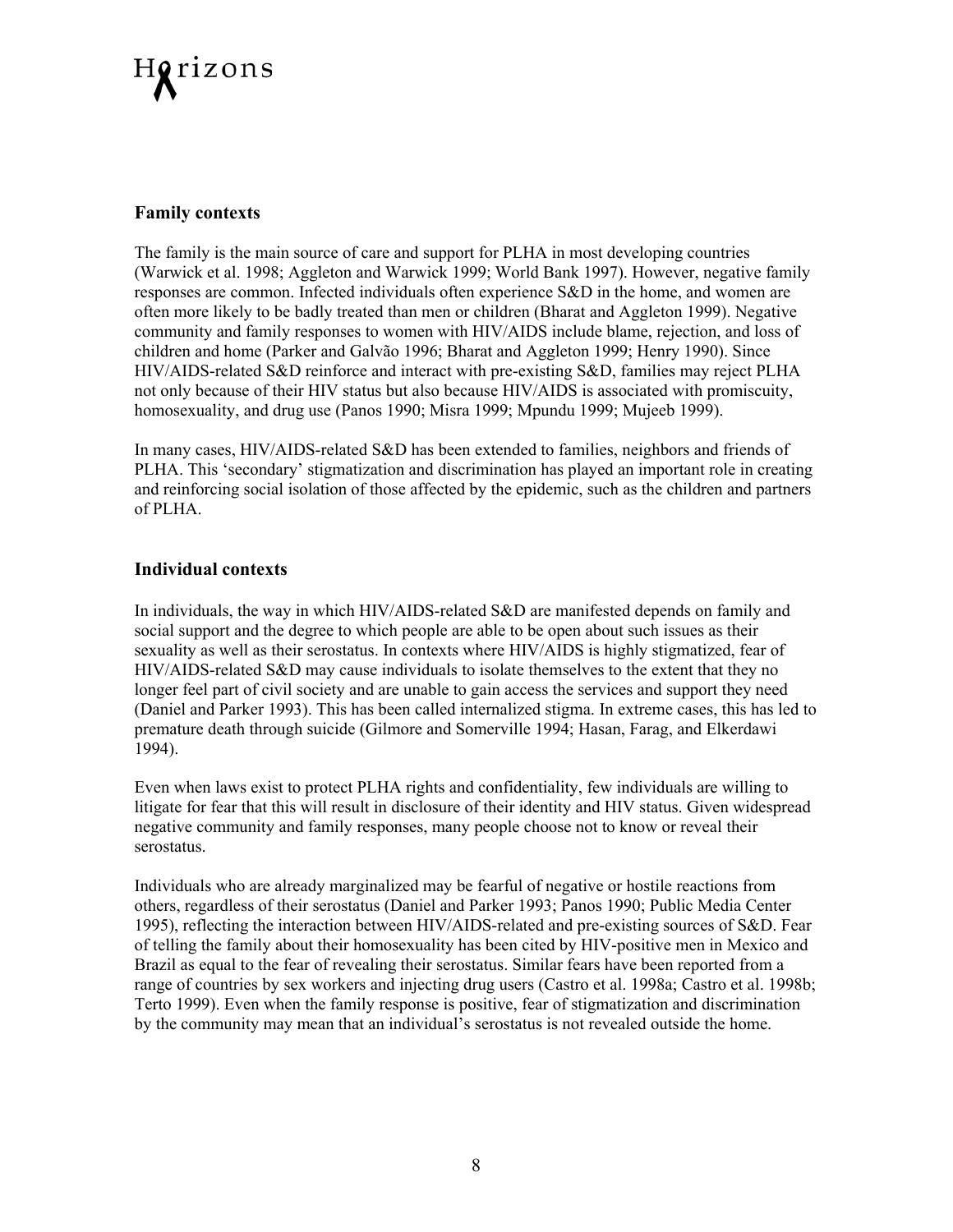# <span id="page-14-0"></span>**Developing a New Conceptual Framework**

### **Why Do We Need a New Way of Thinking?**

As the discussion in the preceding section clearly demonstrates, HIV/AIDS-related S&D are linked to the actions and attitudes of families, communities, and societies (UNAIDS 2000). However, current thinking largely focuses on S&D as individual processes—or as what some individuals do to other individuals—rather than as social processes. The dominant definition describes stigma as a "discrediting attribute" and stigmatized individuals as those who possess an "undesirable difference," and ignores aspects that describe stigma as something that is socially constructed (Goffman 1963; Marshall 1998). This has resulted in the notion that stigma is a static individual feature or characteristic, limiting analysis of the underlying causes and possible responses to HIV/AIDS-related S&D. We need to move beyond current thinking toward a conceptual framework that is based on an understanding that S&D are social processes and that, consequently, S&D can be resisted and challenged by social action.

#### **Understanding stigmatization and discrimination as social processes**

Social and political theory can help us to understand that stigmatization and discrimination are not isolated phenomena or the expression of individual attitudes, but are social processes used to create and maintain social control and to produce and reproduce social inequality.

#### **S&D are used to create "difference" and social hierarchy.**

Stigma is something that is "produced" and used to help order society. For example, most societies achieve conformity by contrasting those who are "normal" with those who are "different" or "deviant." Cultures therefore produce "difference" in order to achieve social control. In many non-Western societies, local knowledge systems may perform the same function at a more localized level (Geertz 1983).

Similarly, concepts of symbolic violence and hegemony highlight the role of stigmatization in establishing social order and control, and identify stigmatization as part of the social struggle for power. Symbolic violence is a process where words, images and practices promote the interests of dominant groups (Bourdieu 1977; Bourdieu 1984; Bourdieu and Passeron 1977), and hegemony is achieved through the use of political, social and cultural forces to promote dominant meanings and values that legitimize unequal social structures (Foucault 1977 and 1978; Gramsci 1970; Williams 1977; Williams 1982). So all cultural meanings and practices embody interests and are used to enhance social distinctions between individuals, groups, and institutions.

Sociological analyses of discrimination are also useful because they emphasize the structural aspects of discrimination and "concentrate on patterns of dominance and oppression, viewed as expressions of a struggle for power and privilege" (Marshall 1998).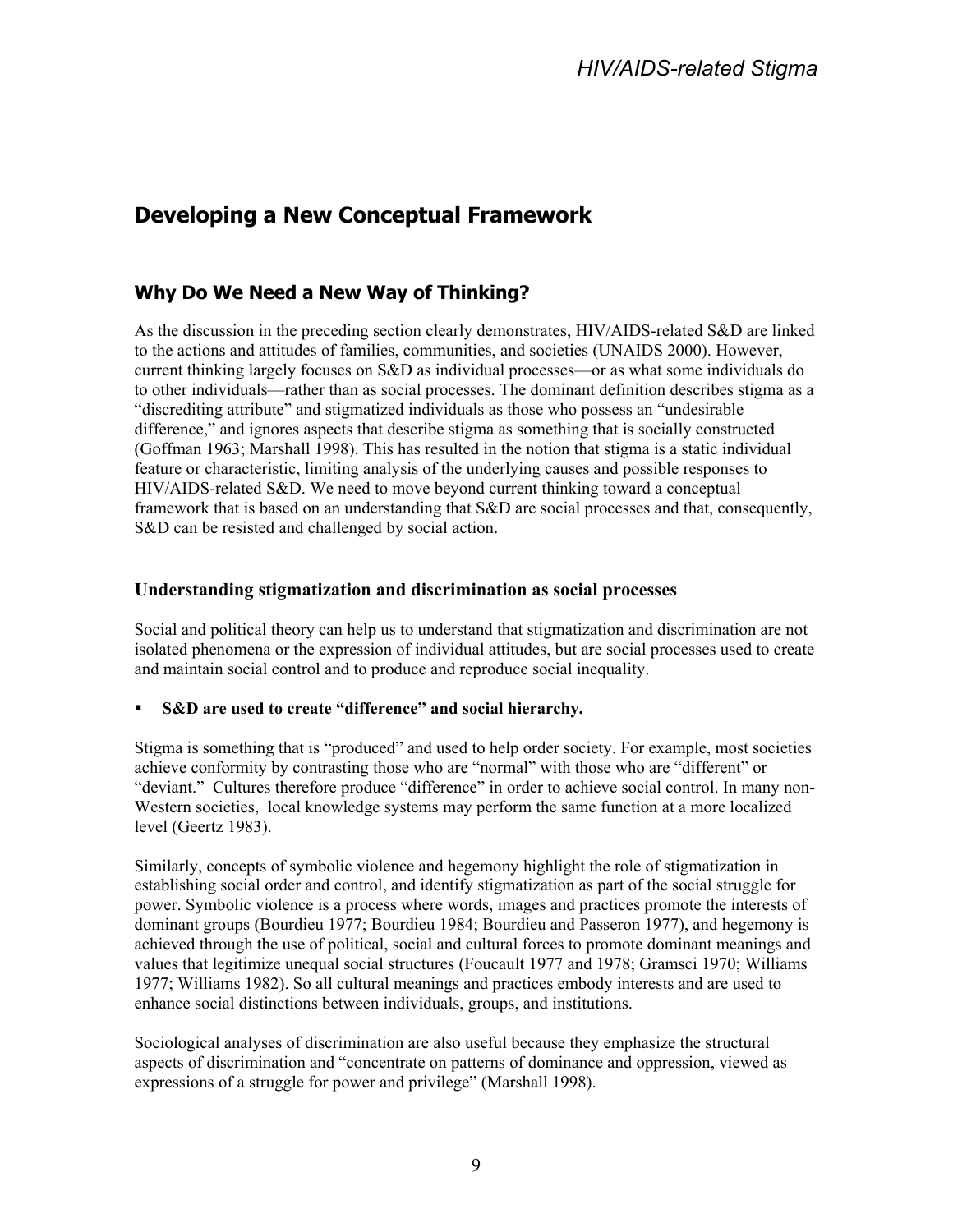

#### **S&D are used to produce, legitimize, and perpetuate social inequality.**

Following from the notion that stigmatization is a process that involves identifying differences between groups of people, and using these differences to determine where groups fit into structures of power, is the idea that stigma and discrimination are used to produce and reproduce social inequality. Stigmatization, therefore, not only helps to create difference but also plays a key role in transforming difference based on class, gender, race, ethnicity, or sexuality into social inequality.

Stigmatization is also used by dominant groups to legitimize and perpetuate inequalities, and concepts of symbolic violence and hegemony can also help us understand how it is that those who are stigmatized and discriminated against so often accept, and even internalize, the stigma to which they are subjected. This is because the processes of symbolic violence and hegemony convince the dominated to accept existing hierarchies and allow social hierarchies to persist over generations, without generating conscious recognition from those who are dominated. In addition, these processes limit the ability of oppressed and stigmatized groups and individuals to resist the forces that discriminate against them.

#### **Responding to stigmatization and discrimination through social action**

An understanding of stigmatization and discrimination as political and social processes can also help us to reconsider responses to HIV/AIDS-related S&D.

For example, identity theory suggests that those who are stigmatized can take action to resist the forces that discriminate against them (Castells 1997; Hall 1990). Those who are marginalized generate "resistance identities" and use them to build a new identity that redefines their position in society and thus seeks the transformation of overall social structure. This would include resistance through mobilization of movements, at community, national, and international levels, aimed at social change.

#### **What are the implications for reconceptualizing S&D?**

These ideas offer important insights for reconceptualizing HIV/AIDS-related stigmatization and discrimination within a broader social, cultural, political, and economic framework rather than as individual processes. They offer a framework for understanding S&D as social processes that are used to create a social hierarchy by differentiating between the stigmatized and the nonstigmatized, as well as to produce and reproduce social inequalities and to make these inequalities seem reasonable.

Such a framework improves our ability to analyze the causes of S&D and the ways in which HIV/AIDS S&D interact with and reinforce pre-existing S&D and social exclusion. More important, a better understanding of the processes that produce S&D, as well as of the processes that produce resistance to S&D, would enable us to develop more effective responses to HIV/AIDS-related S&D.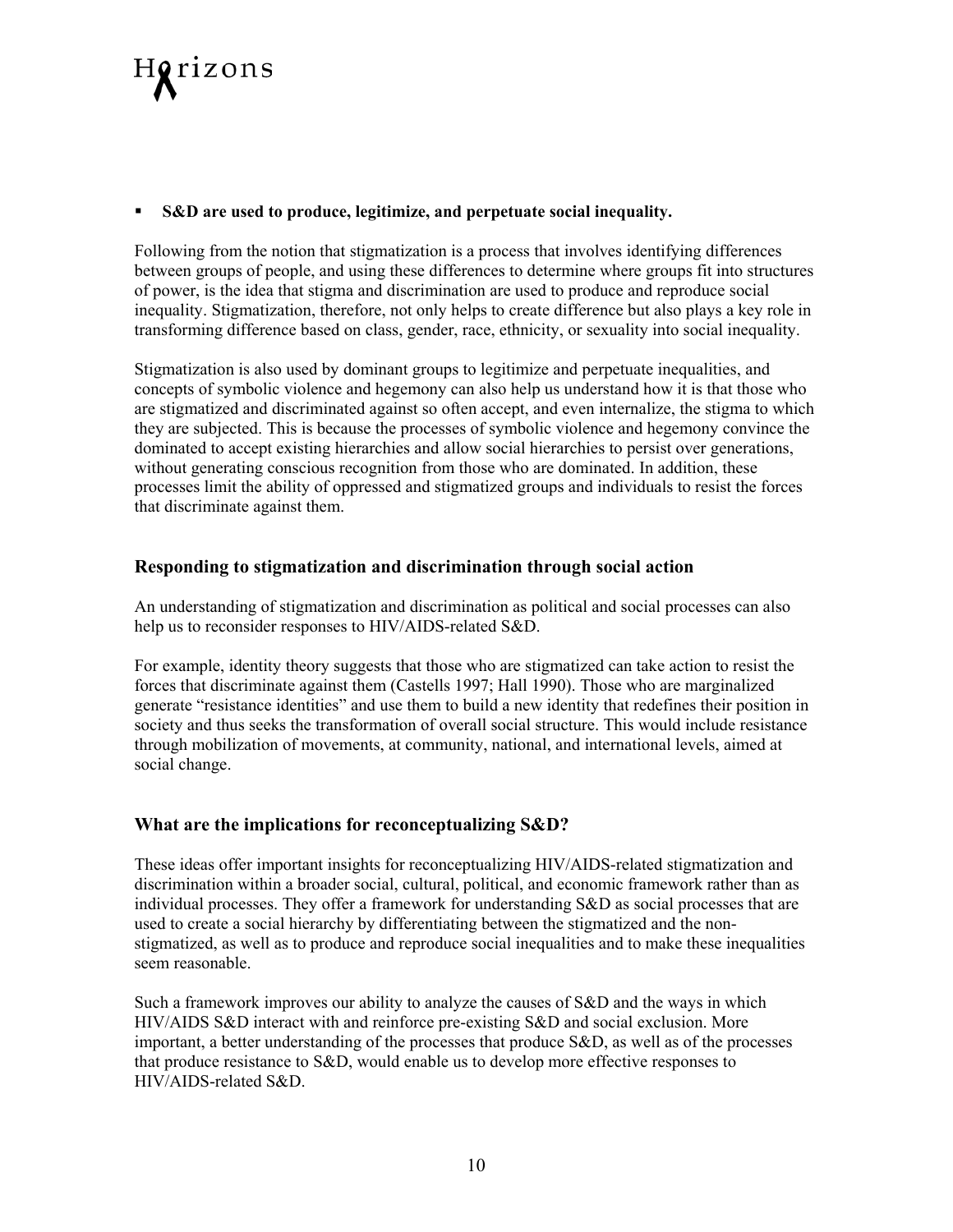# <span id="page-16-0"></span>**Identifying an Agenda for Research and Intervention**

A new way of thinking has implications for the way in which research and interventions to address HIV/AIDS-related S&D are framed and implemented. It implies the need for a broader approach, in which existing conceptual frameworks and intervention models that focus on the individual are complemented by:

- New approaches to research: ways of understanding HIV/AIDS-related S&D that take account of social, cultural, political, and economic determinants.
- New approaches to programming and interventions: ways of responding to HIV/AIDS-related S&D that engage societies, communities, and those who suffer stigmatization and discrimination.

### **What Are the Implications for Research?**

Further development of the conceptual framework proposed in this paper would encourage research in three areas: exploratory and hypothesis-generating studies to inform investigative studies, investigative studies to inform policy and strategy, and strategic and policy-oriented studies to inform program implementation. Such research would emphasize in-depth work that focuses on the social context rather than studies that examine the behavioral and psychological dimensions of HIV/AIDS-related S& D. The ultimate purpose of this research, including exploratory and investigative studies that are not directly linked to interventions, should be to support the development of policies and programs that will reduce HIV/AIDS-related S&D.

#### **Exploratory and hypothesis-generating studies**

Research is required:

- To identify the environmental or structural sources of S&D and the ways in which they are manifested through case studies and qualitative community research.
- To identify and develop new concepts and understanding that encompass the social, cultural, political, and economic determinants and consequences of HIV/AIDS-related S&D, and that will be relevant for policies and programs in different cultures and contexts.
- To review the adequacy and appropriateness of concepts and understanding over time, in the light of changing needs, priorities, and circumstances that have an impact on HIV/AIDSrelated S&D.
- To contribute to understanding of the processes of change, social movements, and cultural transformation in response to HIV and AIDS-related S&D.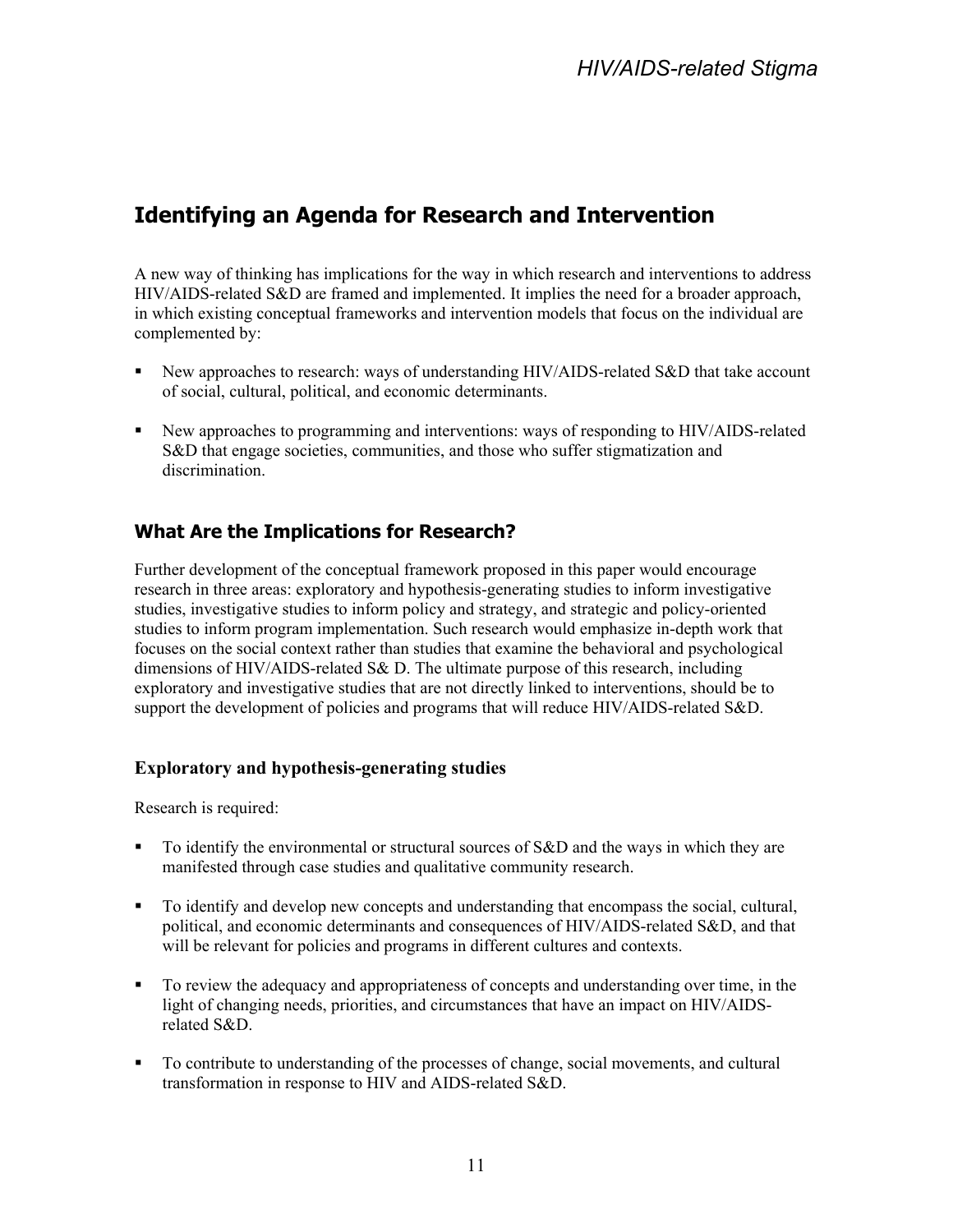

#### **Investigative studies**

Research is required:

- To investigate social processes in a range of different contexts to enable comparisons to be made and to develop an understanding of aspects of HIV/AIDS-related S&D that are locally specific,as well as aspects that cut across cultural and national boundaries.<sup>2</sup>
- To identify opportunities and future priorities for intervention, including environmental and structural interventions.
- To provide insights into the reasons for the successes and failures of interventions intended to reduce S&D. This requires identifying new tools for evaluating environmental and structural interventions.<sup>3</sup>
- To investigate other strategies and interventions, such as home-based care, family counseling, and availability of effective treatment, that are not primarily intended to address S&D but may do so indirectly, to assess the extent to which they contribute to reducing S&D.

#### **Strategic and policy-oriented studies**

Research is required:

- To identify the policy and program elements and interventions that contribute to effective responses to HIV/AIDS-related S&D.
- To identify how these can best be put into operation and the likely outcomes of specific approaches to program implementation.
- To improve understanding of how program implementation and the potential for replication and scaling up of successful approaches are influenced by the broader policy and social context.

<span id="page-17-0"></span><sup>&</sup>lt;sup>2</sup> Recent studies, for example, of HIV/AIDS-related S&D in India and Uganda (12), have shown that it is possible to conduct investigative research that allows for both specificity and comparability.

<span id="page-17-1"></span><sup>&</sup>lt;sup>3</sup> The most commonly used evaluation approaches in the field of HIV/AIDS, which mainly assess changes at the individual level, need to be complemented by additional approaches capable of assessing community, social and structural variables. Such approaches could include comparative investigations together with carefully designed case studies, in order to draw general conclusions about the impact of environmental and structural interventions.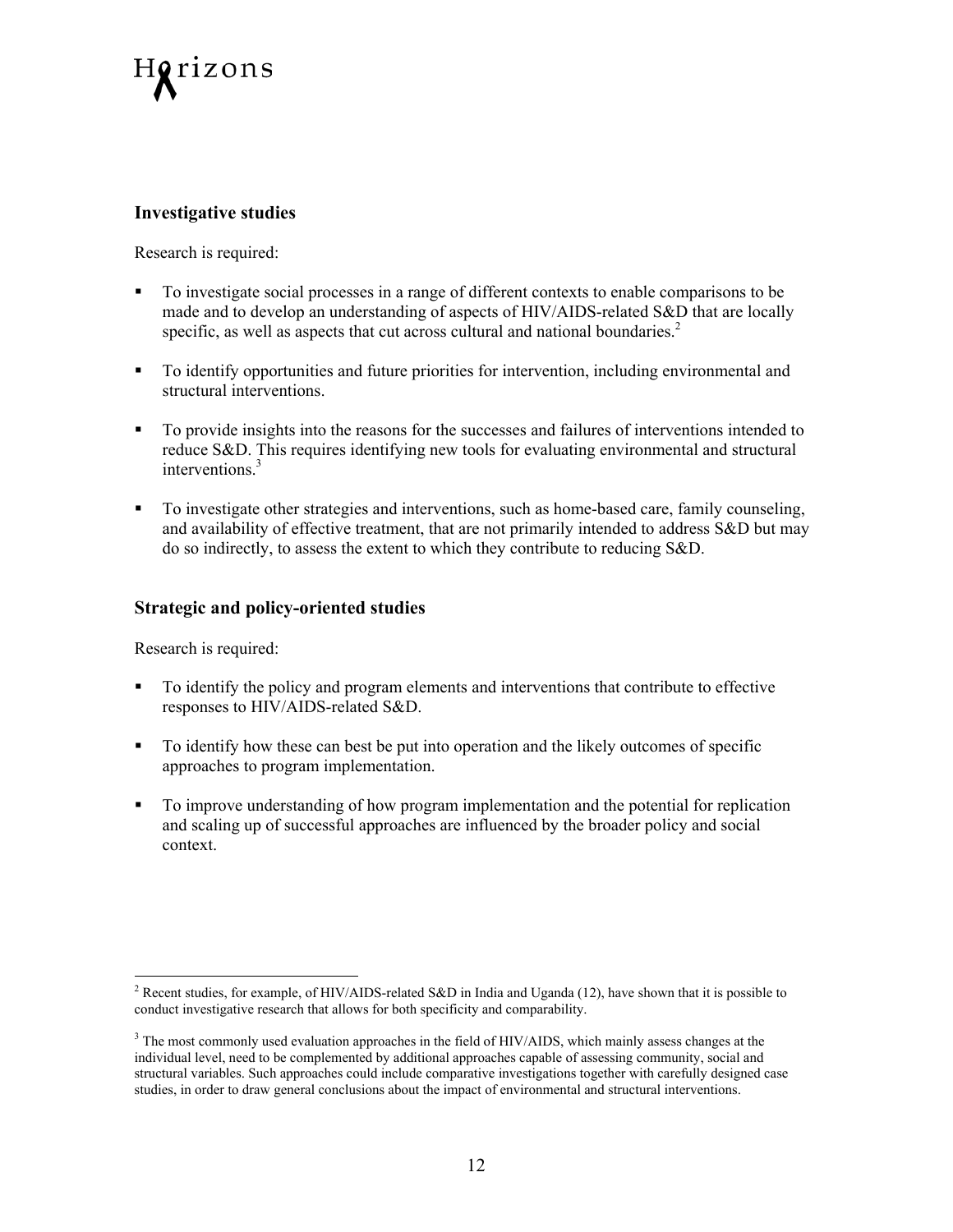#### <span id="page-18-0"></span>**What Are the Implications for Interventions?**

Responding to HIV/AIDS-related S&D as manifestations of power, inequality, and exclusion implies developing environmental and structural interventions (see Table 1) to change the context within which individuals and communities respond to HIV/AIDS (Parker, Easton, and Klein 2000; Sweat and Denison 1995), in addition to individual interventions. Individual psychological approaches alone will not achieve changes in S&D and must be complemented by action to address structural and environmental constraints.

#### **Environmental change**

Issues to consider include developing programs that aim to achieve social and community change rather than just individual behavior change, drawing on the experience of community mobilization and social transformation in other areas (Parker 1996). Priority should be given to approaches that aim to strengthen capacity for resistance among stigmatized and marginalized groups, since empirical evidence indicates that some of the most effective responses to the HIV/AIDS epidemic have been those where affected communities have mobilized themselves to fight stigma, discrimination, and oppression (Daniel and Parker 1993; Altman 1994; Epstein 1996; Parker et al. 1995; Stoller 1998).

Particular attention should be paid to learning lessons from the experience of community organization and of empowering or "unleashing the power of resistance" of stigmatized populations and communities. Examples relevant to HIV/AIDS include the Greater Involvement of People Living with or Affected by HIV/AIDS (GIPA) principle (it is a principle and must be named as such - see UNAIDS website, www.unaids.org, and other locations), which promotes the active involvement of PLHA in government ministries and civil society organizations to both empower PLHA and to encourage positive perceptions of PLHA, and support for PLHA organizations and networks, which have enabled people living with HIV/AIDS to demand recognition of their existence, needs, and rights. Organizing has also enabled those who are marginalized to challenge discrimination and to lobby for changes in laws and policies. For example, sex worker unions have challenged police persecution, gay men's organizations have played a significant role in advocating for access to treatment, and women's organizations have lobbied for changes in the inheritance rights of widows.

Such activities, designed to empower marginalized groups, should complement ongoing efforts to change individual attitudes toward PLHA and those affected by the epidemic through, for example, media campaigns promoting tolerance and compassion. Useful lessons could be learned from efforts to address S&D associated with other issues, such as mental health and leprosy. In Scotland, for example, providing the community with information and encouraging greater day-to-day contact with people with mental illness helped to reduce stigmatization of mental illness (Brunton 1977), and a national campaign in the UK to educate the public about mental illness resulted in more positive attitudes and greater willingness to seek treatment from health professionals (Paykel, Hart, and Priest 1998). In Tanzania, a health education campaign designed to reduce the stigma of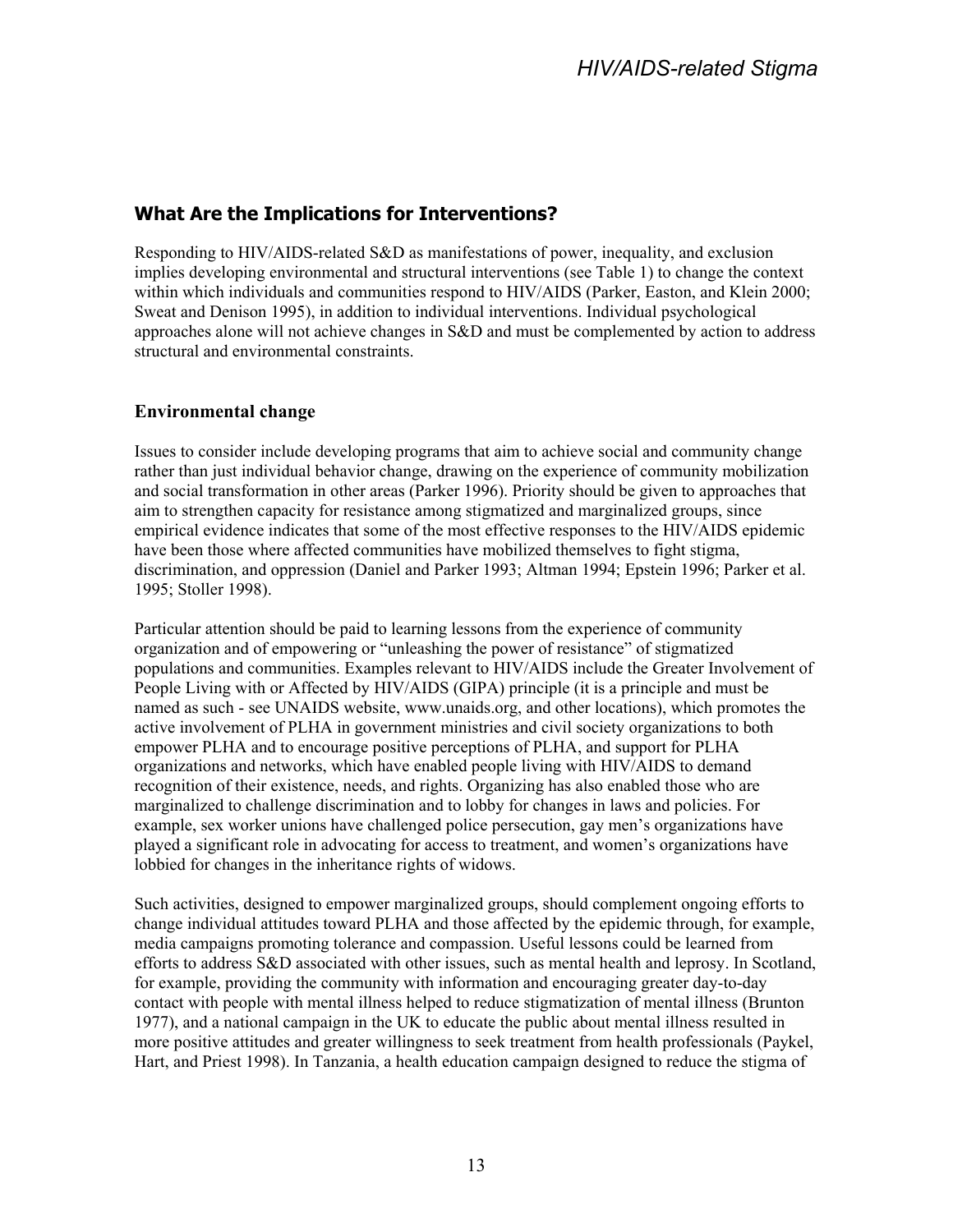

leprosy improved community attitudes in terms of, for example, greater willingness to share food or shake hands with a person with leprosy (Van den Broek et al. 1998).

Finally, there is a need to develop advocacy models to address HIV/AIDS-related S&D, drawing on the experience of community mobilization, empowerment, and social transformation.

#### **Structural change**

Priority should be given to developing a legal and policy framework that protects the human rights of PLHA and those affected by the epidemic and that helps to mitigate the impact of HIV/AIDSrelated S&D. Useful lessons about structural interventions are available from countries that have implemented protective legal and policy frameworks, such as the 100 percent condom programs in Thailand, Cambodia, and the Dominican Republic, where the government introduced policies requiring bar owners to promote condom use by clients of sex workers. This approach appears to have changed social norms toward unprotected sex with sex workers and, more important, provided structural protection to enable sex workers to negotiate condom use.

| aple I Levels Of J&D and mile vehicle responses |                                                                             |                                                                                                                                               |                                                                                           |  |
|-------------------------------------------------|-----------------------------------------------------------------------------|-----------------------------------------------------------------------------------------------------------------------------------------------|-------------------------------------------------------------------------------------------|--|
| <b>Causal level</b>                             | <b>Definition</b>                                                           | <b>Examples</b>                                                                                                                               | <b>Change mechanism</b>                                                                   |  |
| Super-<br>structural                            | Macrosocial and<br>political<br>arrangements,<br>resource and power         | Gender inequalities,<br>homophobia, poverty,<br>economic underdevelopment                                                                     | Social movements,<br>empowerment of<br>disenfranchised<br>groups and                      |  |
|                                                 | differences                                                                 |                                                                                                                                               | populations                                                                               |  |
| Structural                                      | Laws and policies                                                           | Lack of or poor implementation<br>of human rights laws; laws that<br>promote discrimination, e.g.,<br>restrictions on travel and<br>migration | Legislative lobbying,<br>civil and human rights<br>activism, legal reform                 |  |
| Environmental                                   | Living conditions,<br>resources and<br>opportunities                        | Lack of rights in workplace,<br>lack of access to information<br>and services                                                                 | Provision of social<br>and health services,<br>community<br>organization,<br>unionization |  |
| Individual                                      | How the environ-<br>ment is experienced<br>and acted upon by<br>individuals | Fear of negative reactions by<br>others, lack of knowledge, low<br>risk perception, moral values                                              | Education,<br>counseling, improved<br>self-efficacy                                       |  |

#### **Table 1 Levels of S&D and intervention responses**

\* Adapted from Sweat and Denison 1995.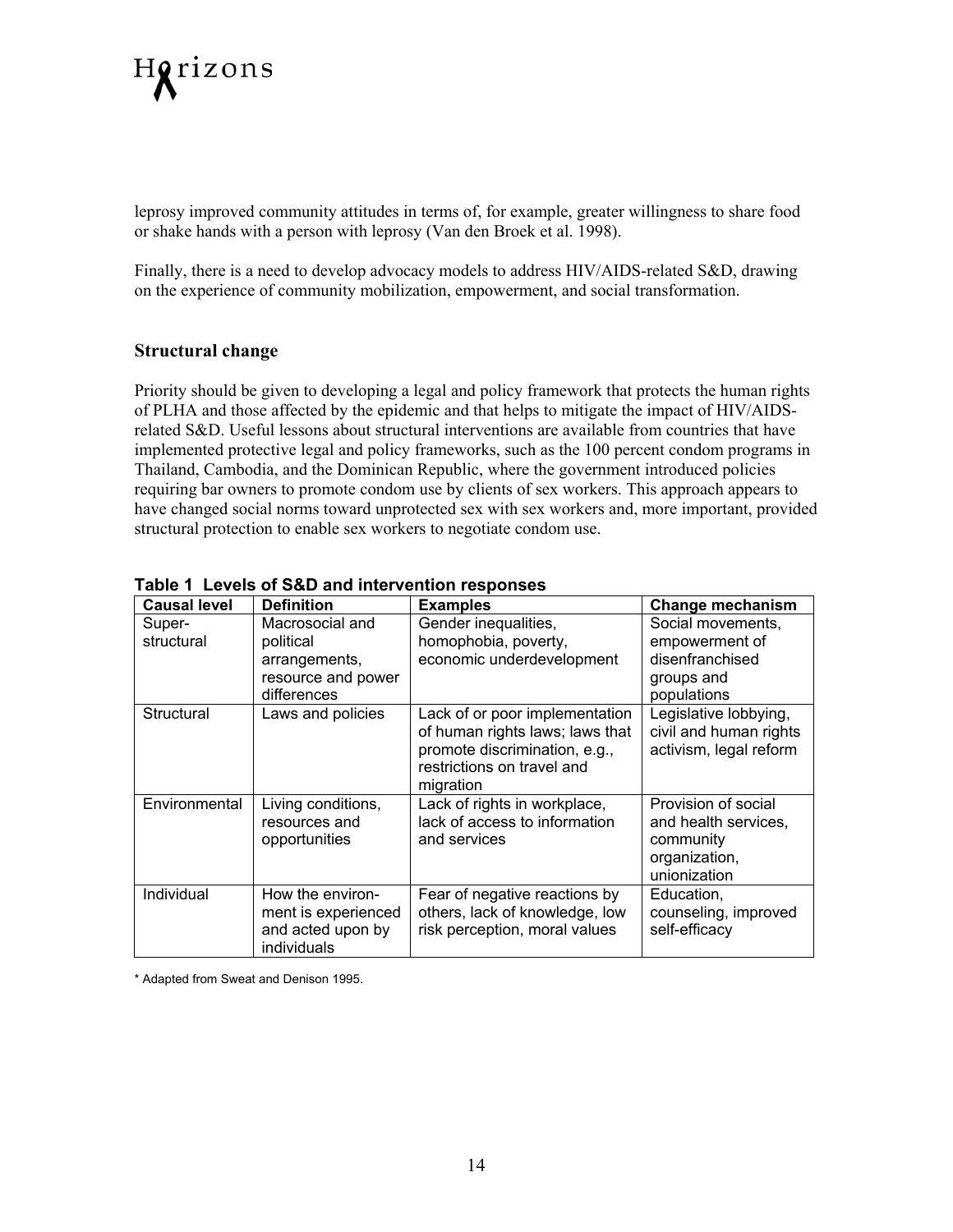## <span id="page-20-0"></span>**Summary**

Efforts to tackle HIV/AIDS-related stigma and discrimination have been constrained by the complexity and deep-rooted nature of the problem. More specifically, the development of effective responses to HIV/AIDS-related S&D has been limited by the inadequacy of available theoretical and methodological tools, which tend to focus on stigmatization and discrimination as individual processes—what some individuals do to other individuals. This paper argues that we need a new way of thinking about stigma and discrimination to improve our ability both to analyze the processes that produce S&D and to address these processes.

The paper suggests that we need to acknowledge the way in which HIV/AIDS-related S&D interact with and reinforce pre-existing S&D associated with sexuality, gender, race, and poverty, and to locate HIV/AIDS-related S&D within a broader social, cultural, political, and economic framework. It proposes a conceptual framework that defines S&D as social processes—which are used to create and maintain social control and to produce and reproduce structural inequalities rather than as individual actions. It describes stigmatization as a process that involves identifying and using "difference" between groups of people to create and legitimize social hierarchies, and explains how stigma plays a key role in transforming difference into social inequalities. It further demonstrates how enacted stigma—or discrimination—helps to perpetuate these inequalities.

Such a framework implies new approaches to research, including exploratory studies to identify and assess concepts that take account of the social, cultural, political, and economic determinants of S&D and contribute to our understanding of the processes of change; investigative studies to explore these processes in a range of contexts and evaluate the potential of interventions intended to reduce S&D; and strategic and policy-oriented studies to inform implementation of effective responses.

Such a framework also implies new approaches to program development and intervention that engage societies, communities, and those who experience stigma and discrimination. If S&D are understood to be the products of social rather than individual processes, it follows that challenging S&D requires social action to change the context within which individuals and communities respond to HIV/AIDS rather than just individual action. Creating a climate in which S&D are no longer tolerated therefore requires environmental interventions—in particular, social and community mobilization and empowerment of marginalized groups to resist S&D—and structural interventions, especially laws and policies that protect the rights of PLHA and those affected by the HIV/AIDS epidemic.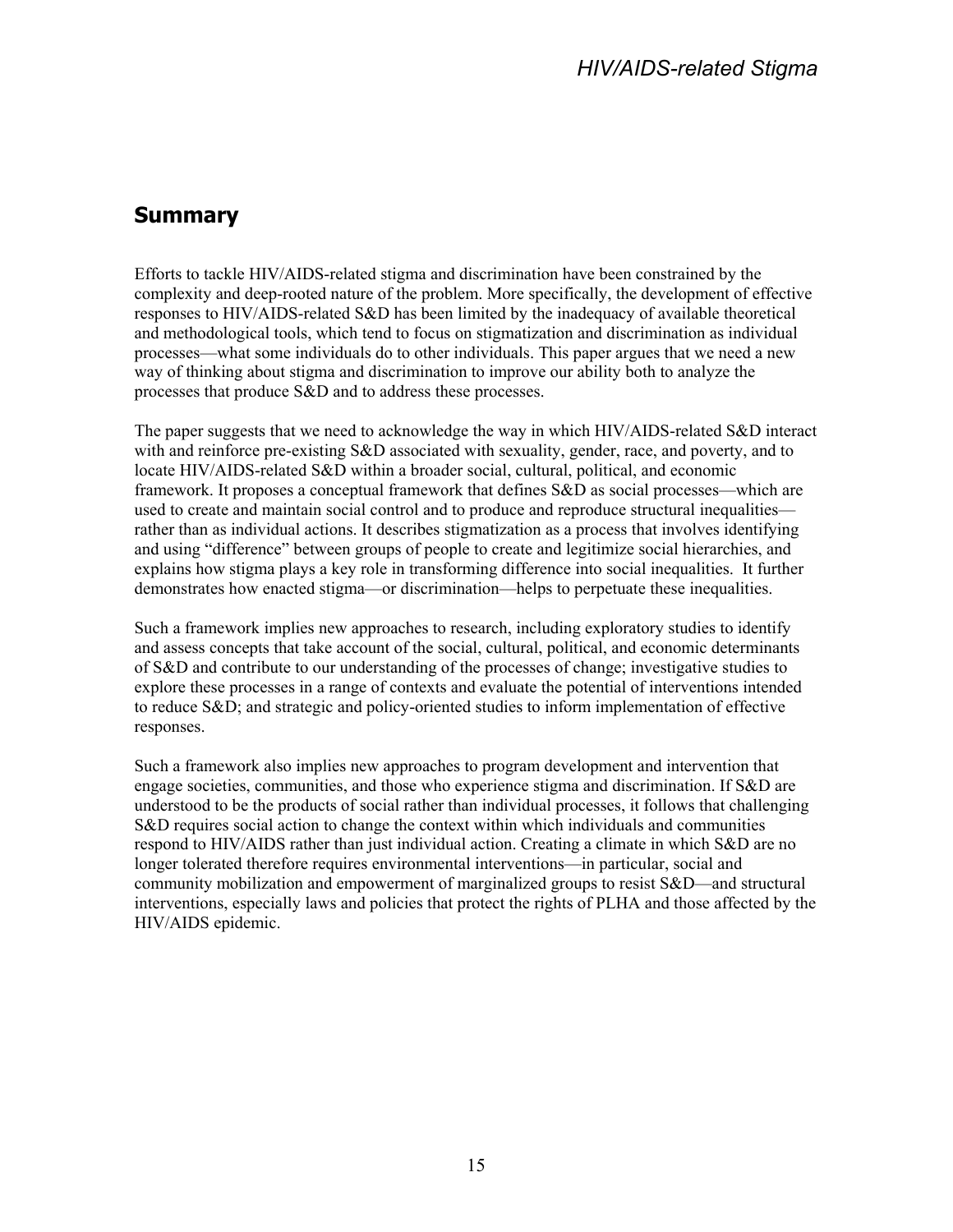<span id="page-21-0"></span>

### **References**

AIDS Bhedbhav Virodhi Andolan (AIDS Anti-Discrimination Movement). 1993. *Hard Times for Positive Travel.* India, New Delhi.

AFAO (Australian Federation of AIDS Organizations). 1997. "Human rights: from policy to practice," *National AIDS Bulletin* 11(5):28-29.

Aggleton, P. and I. Warwick. 1999. *Household and Community Responses to HIV and AIDS in Developing Countries: Findings from Multi-site Studies*: Geneva, UNAIDS.

Altman, D. 1994. *Power and Community: Organizational and Cultural Responses to AIDS*. London: Taylor and Francis.

Barragán, E.M. 1992. "VIH/SIDA y Trabajo - Fragmentos a Debate," *Sociedad y SIDA* 21:1-4.

Bezmalinovic, B. 1996. "The private sector, how are the corporations responding to HIV/AIDS?," in *AIDS in the World II,* ed. J. Mann and D.J.M. Tarantola. New York: Oxford University Press.

Bharat, S. with P.J. Aggleton and P. Tyrer. 2001. India: HIV and AIDS-related Discrimination, Stigmatisation and Denial. UNAIDS Best Practice Collection.

Bharat, S. and P. Aggleton. 1999. "Facing the challenge: Household responses to AIDS in India," *AIDS Care* 11:33-46.

Blendon, R.J. and K. Donelan. 1988. "Discrimination against people with AIDS," *American Journal of Public Health* 319:1022-1026.

Bourdieu, P. 1977. *Outline of a Theory of Practice*. Cambridge: Cambridge University Press.

———. 1984. *Distinction: A Social Critique of the Judgement of Taste*. Cambridge: Cambridge University Press.

Bourdieu, P. and J-C. Passeron. 1977. *Reproduction in Education, Society and Culture*. London: Sage.

Brunton, K. 1977. "Stigma," *Journal of Advanced Nursing* 26: 891-898.

Byrne, L. 1992. "Health risks of Rio's street children," *British Medical Journal* 304:1459-50.

Carvalho, A.P. et al. 1993. The fight against discrimination by private health insurers, report of Rio de Janeiro experience, abstract, IXth International Conference on AIDS and IVth STD World Congress, Berlin.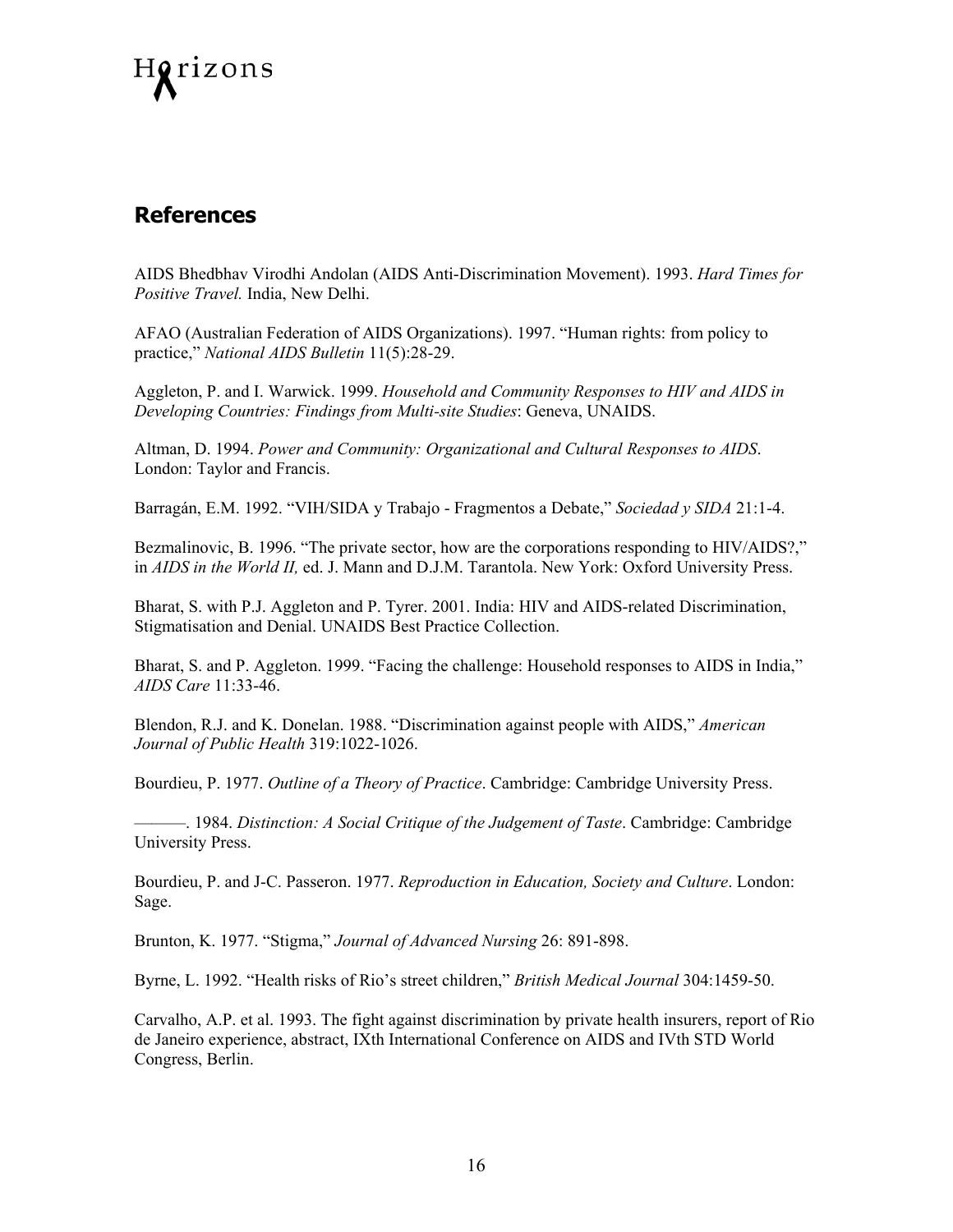Castells, M. 1996. *The Network Society*. Oxford: Blackwell Publishers, Inc.

———. 1997. *The Power of Identity*. Oxford: Blackwell Publishers, Inc.

———. 1998. *End of Millenium*. Oxford: Blackwell Publishers, Inc.

Castro, R. et al. 1998a. "Family responses to HIV/AIDS in Mexico," *Social Science and Medicine* 47(10):1473-1484.

Castro, R. et al. 1998b. "AIDS-related illness trajectories in Mexico: findings from a qualitative study in two marginalized communities," *AIDS Care* 10:583-98.

Cole, B.L., Z. Zhang, and C.Z. Chen. 1993. "HIV-related knowledge and attitudes among medical students in China," *AIDS Care* 5(3):305-312.

Daniel, H. and R. Parker. 1993. *Sexuality, Politics and AIDS in Brazil*. London: Falmer Press.

Duckett, M. and A. Orkin. 1989. "AIDS-related migration and travel policies and restrictions–A global survey." *AIDS* 3(suppl. 1):S231-252.

Epstein, S. 1996. *Impure Science: AIDS, Activism and the Politics of Knowledge*. Berkeley and Los Angeles: University of California Press.

Foucault, M. 1977. *Discipline and Punish*. New York: Pantheon.

———. 1978. *The History of Sexuality, Volume I: An Introduction*. New York: Random House.

Frasca, T. et al. 2000. Needs assessment for HIV prevention among gay and bisexual men in three provincial capitals of Chile. Oral presentation at the 13<sup>th</sup> International Conference on AIDS, Durban, South Africa, July, 2000, Abstract ThOrD736.

Gagnon, J.H. and W. Simon. 1973. *Sexual Conduct*. Chicago: Aldine.

Galvão, J. 2000. *AIDS no Brasil*. São Paulo and Rio de Janeiro: Editora 34/ABIA.

Geertz, C. 1983. *Local Knowledge*. New York: Basic Books.

Gilborn, L. et al. 2001. Making a Difference for Children Affected by AIDS: Baseline Findings from Operations research in Uganda. Washington, DC: Population Council.

Gilmore, N. and M.A. Somerville. 1994. "Stigmatisation, scapegoating and discrimination in sexually transmitted diseases, overcoming 'them' and 'us'," *Social Science and Medicine* 39:1339- 1358.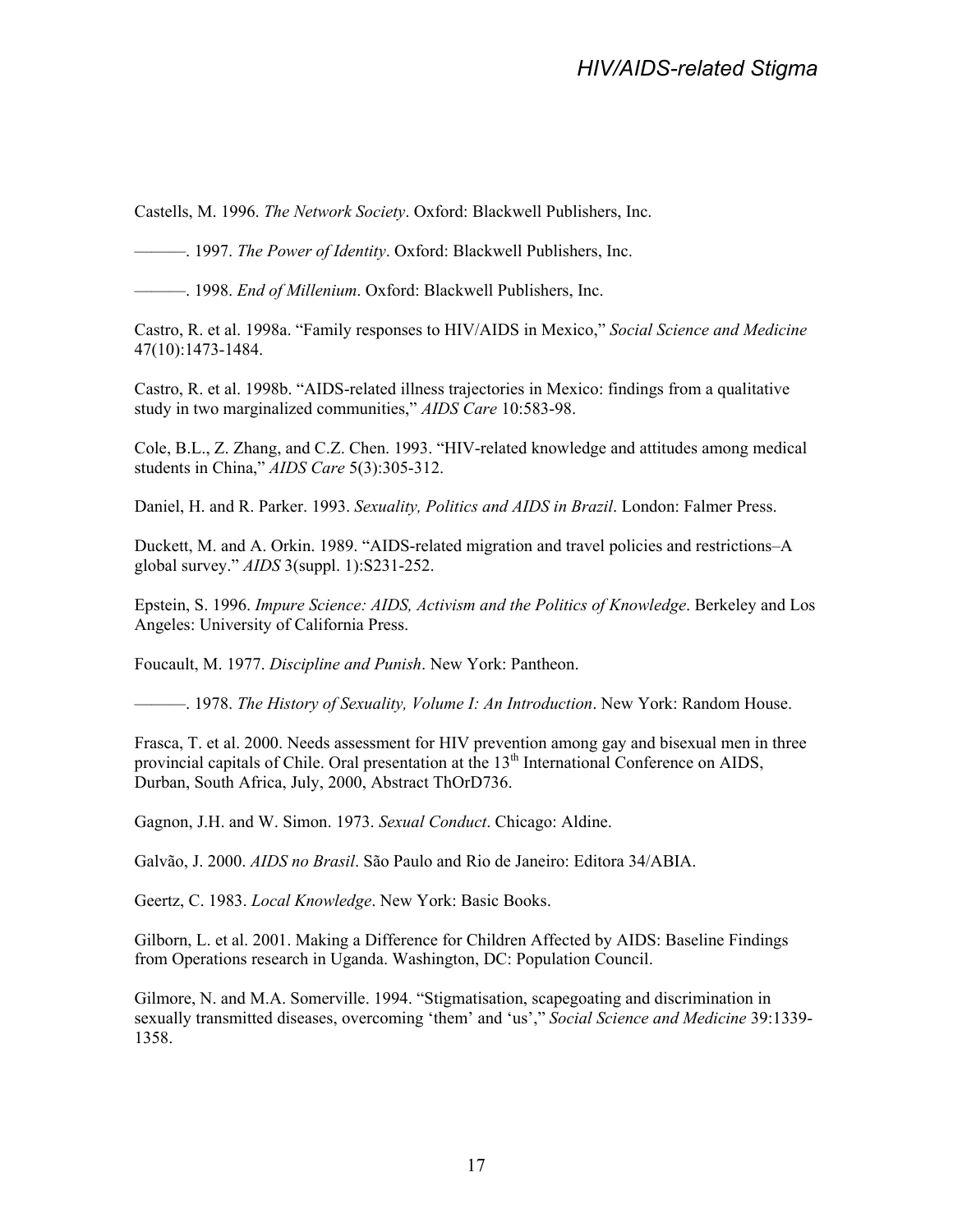

Goffman, E. 1963. *Stigma: Notes on the Management of a Spoiled Identity*. New York: Simon and Schuster.

Gostin, L. 1992. "The AIDS Litigation Project, a national review of court and Human Rights Commission decisions on discrimination," in *AIDS, the Making of a Chronic Disease*, ed. E. Fee and D.M. Fox. Los Angeles, University of California Press.

Gostin, L.O. and Z. Lazzarini. 1997. *Human Rights and Public Health in the AIDS Pandemic*. New York: Oxford University Press.

Gramsci, A. 1970. *Prison Notebooks*. London: Lawrence and Wishart.

Hall, S. 1990. "Cultural identity and diaspora," in *Identity: Community, Culture, Difference,* ed. J. Rutherford. London: Lawrence and Wishart.

Hasan, M.A., A.B. Farag, and M.M. Elkerdawi. 1994. Human rights of HIV infected persons/PLAs in Egypt, abstract, Xth International Conference on AIDS, Yokohama, Japan.

Henry, N. 1990. "Africans, facing AIDS, haltingly talk of it, Tanzanian counsel service," *Washington Post*, 17 September:A17-18.

Herek, G.M. and J.P. Capitanio. 1993. "Public reactions to AIDS in the United States, a Second decade of stigma," *American Journal of Public Health* 83(4):574-577.

Herek, G. et al. 1998. "Workshop report: AIDS & stigma: a conceptual framework and research agenda," *AIDS & Public Policy Journal* 13(1):36-47.

Jackson, H. and M. Pitts. 1991. "Company policy and AIDS in Zimbabwe," *Journal of Social Development in Africa* 6:53-70.

Kegeles, S.M. et al. 1989. "Perceptions of AIDS, the continuing saga of AIDS-related stigma," *AIDS* 3(suppl.1):S253-S258.

Kirp, D.L. and R. Bayer (ed.). 1992. *AIDS in the Industrialized Democracies*. New Brunswick, NJ: Rutgers University Press.

Kirp, D. et al. 1989. *Learning By Heart: AIDS and Schoolchildren in America's Communities*. New Brunswick, NJ: Rutgers University Press.

Malcolm, A. et al. 1998. "HIV and AIDS-related stigmatization and discrimination: its form and contexts," *Critical Public Health* 8(4):347-370.

Mann, J. 1987. Statement at an informal briefing on AIDS to the 42nd Session of the United Nations General Assembly, 20 October, New York.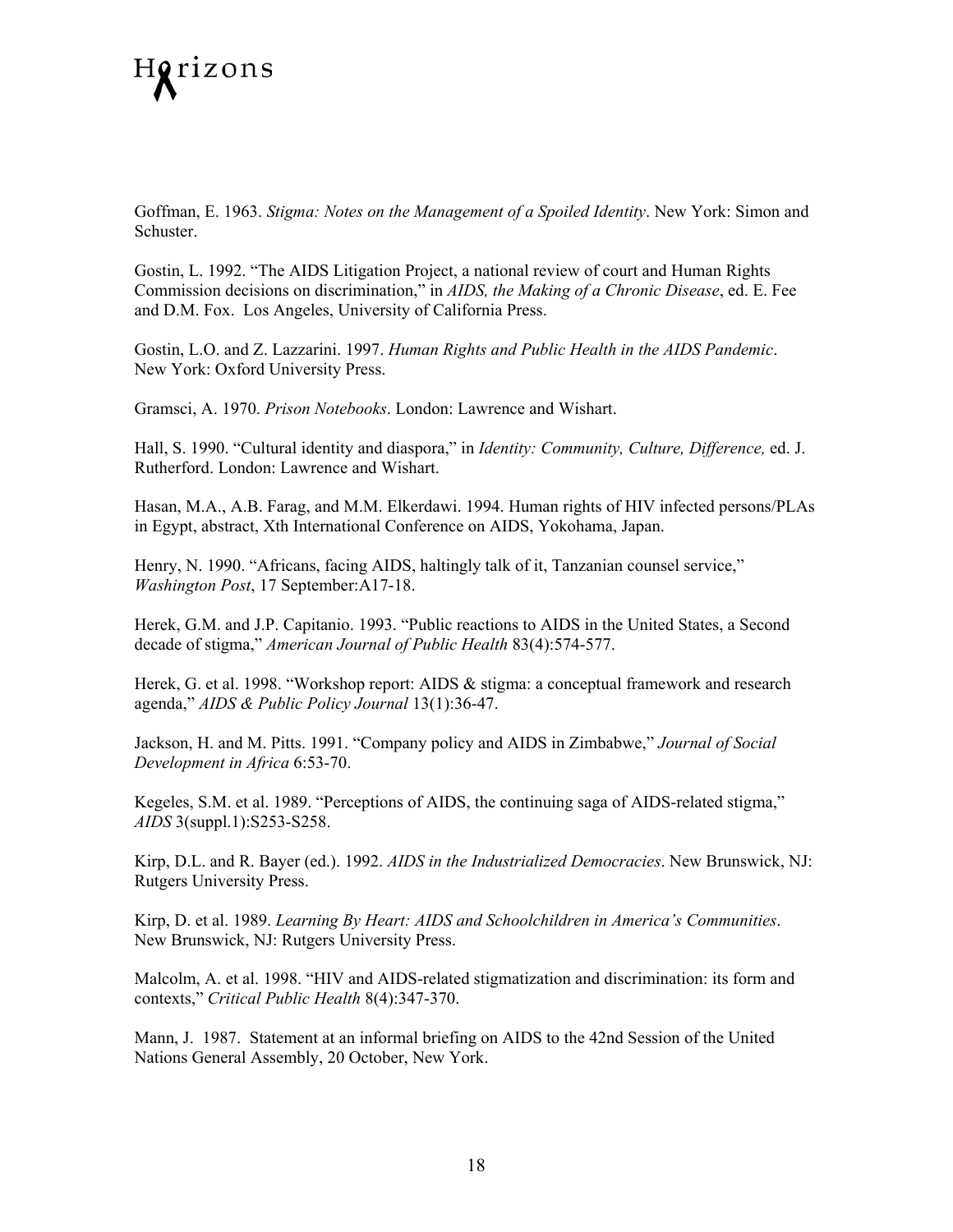Mann, J. and D.J.M. Tarantola (ed.). 1996. *AIDS in the World II*. New York: Oxford University Press.

Mann, J., D.J.M. Tarantola, and T.W. Netter (ed.). 1992. *AIDS in the World*. Boston, MA: Harvard University Press.

Manuel, C. et al. 1990. "The ethical approach to AIDS, a bibliographical review," *Journal of Medical Ethics* 16:14-27.

Marshall, G. 1998. *Oxford Dictionary of Sociology*. Oxford and New York: Oxford University Press.

Masini, T. and S. Mwampeta. 1993. "Societal response - discrimination and stigmatisation in Tanzania," abstract, IXth International Conference on AIDS and IVth STD World Congress, Berlin.

Misra, S. 1999. "Social discrimination and rejection in Cambodia," posting to SEA-AIDS, Tue, 29 Jun 1999.

Mpundu, M. 1999. "Ignorance, denial, fear and violence: stigmatisation and discrimination in African communities-Zambia," posting to SEA-AIDS.

Mujeeb, S. 1999. "Human right violations of PLWA/HIV by their family members," posting to SEA-AIDS, Tue, 06 Jul 1999.

Nardi, P.M. and R. Bolton. 1991. "Gay-bashing, violence and aggression against gay men and lesbians," in *Targets of Violence and Aggression,* ed. R. Baenninger. North-Holland: Elsevier.

Ogola, H. 1990. "Tanzania, hope in the extended family," in *The 3rd Epidemic, Repercussions of the Fear of AIDS*. London: Panos Institute.

Omangi, H.G. 1997. "Stigmatization and discrimination in the context of HIV and AIDS in Kenya," *Newsletter of African Network on Ethics, Law and HIV* 3:4-5.

Panebianco, S. et al. 1994. "Human rights violations and AIDS, two parallel public health epidemics, " abstract submitted to Xth International Conference on AIDS and International Conference on STDs, Yokohama, Japan, 7-12 August.

PANOS. 1990. *The 3rd Epidemic: Repercussions of the Fear of AIDS*. London: Panos Institute.

———. 1992. *The Hidden Cost of AIDS: The Challenge of HIV to Development*. London: Panos Institute.

———. 1996. *On the Margins: Men Who Have Sex with Men and HIV in the Developing World*. London: Panos Institute.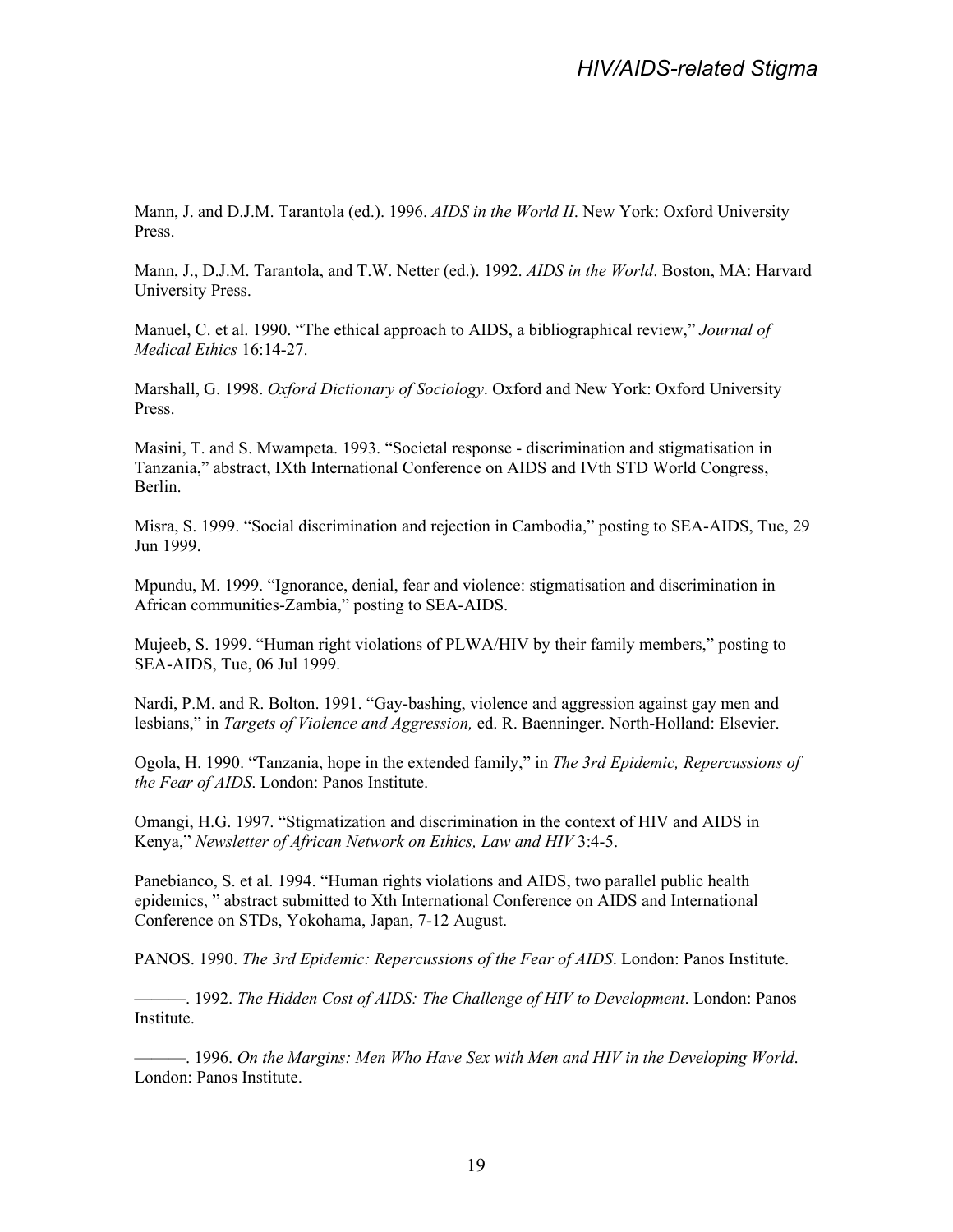

Parker, R. 2000. "Administering the epidemic: HIV/AIDS policy, models of development and international health in the late-twentieth century," in *Globalization, Health and Identity: The Fallacy of the Level Playing Field*, ed. L.M. Whiteford and L. Manderson. Boulder, CO: Lynne Rienner Publishing, pp. 39-55.

Parker, R.G. 1996. Empowerment, community mobilisation and social change in the face of HIV/AIDS. *AIDS* 10(suppl. 3):S27-S31.

Parker R.G., D. Easton, and C. Klein. 2000. "Structural barriers and facilitators in HIV prevention: a review of international research," *AIDS* 14(Suppl. 1):S22-S32.

Parker, R.G. and J. Galvão (ed.). 1996. *Quebrando o Silêncio: Mulheres e AIDS no Brasil*. Rio de Janeiro: Editora Relume-Dumará.

Parker, R.G. et al. 1995. "AIDS prevention and gay community mobilisation in Brazil," *Development* 2:49-53.

Paykel, E.S, D. Hart, and R.G. Priest. 1998. "Changes in public attitudes to depression during the Defeat Depression Campaign," *British Journal of Psychiatry* 173(12): 519-522.

Peterson, C. 1990. "Prostitutes and public health services co-operate on AIDS prevention in Brazil," *Hygiene* 9:29-31.

Piot, P. 2000. Report by the Executive Director. Programme Co-ordinating Board. Joint United Nations Programme on AIDS. Rio de Janeiro. 14-15 December.

Plummer, K. 1975. *Sexual Stigma: An Interactionist Approach*. London: Routledge and Kegan Paul.

Public Media Center. 1995. *The Impact of Homophobia and Other Social Biases on AIDS*. A Special Report by the Public Media Center, San Francisco, California.

Rosasco Dulanto, A.M. 1992. "Conocimientos y Actitudes sobre el Sida de Trabajadores Asistenciales en tres Instituciones de Salud en Lima, Peru," in *A Portfolio of AIDS/STD Behavioral Interventions and Research*, ed. L. Bond. Washington, DC: Pan-American Health Organization.

Sabatier, R. 1988. *Blaming Others*. London: The Panos Institute.

Shisam, K. 1993. "What AIDS policy options does India require now?," *CARC Calling* 6(2):29-32.

Singh, B. 2001. "Breaking the silence on HIV/AIDS: religious health organisations and reproductive health," *Conscience*, Catholics for a Free Choice.

Singh, N.K. 1991. "AIDS and society," *Health for the Millions* 17:29-30.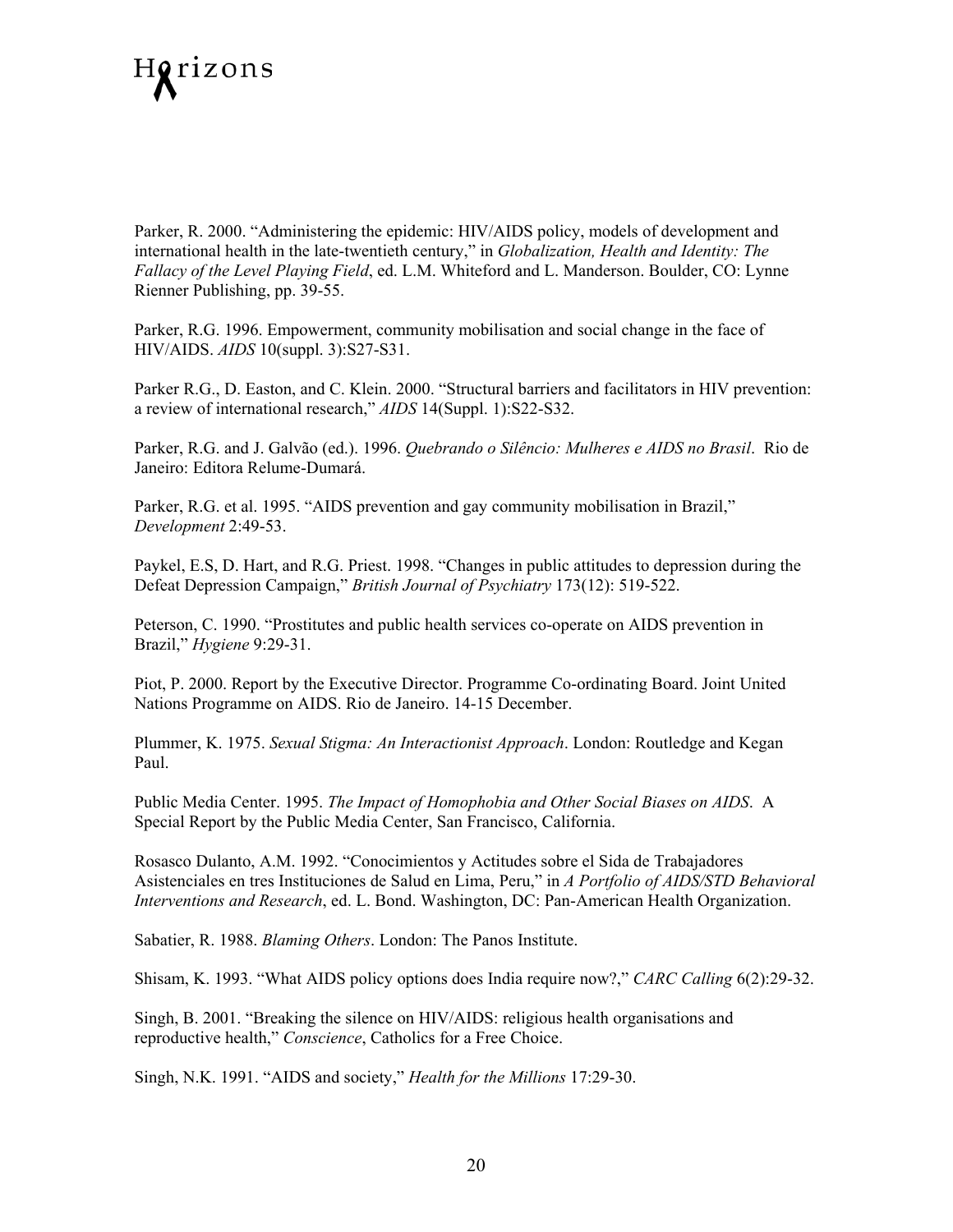Solon, O. and A. Barrazo. 1993. "Overseas contract workers and economic consequences of HIV and AIDS in the Philippines," in *Economic Implications of AIDS in South East Asia*, ed. D. Bloom and J. Lyons. New Delhi: UNDP.

Stoller, N. 1998. *Lessons from the Damned: Queers, Whores, and Junkies Respond to AIDS*. New York and London: Routledge.

Sweat, M. and J. Dennison. 1995. "Reducing HIV incidence in developing countries with structural and environmental interventions," *AIDS* 9(suppl. A):S225-257.

Terto Jr., V. 1999. "Seropositivity, homosexuality and identity politics in Brazil," *Culture, Health and Sexuality* 1(4):329-346.

Tesch, B.J., D.E. Simpson, and B.D. Kirby. 1990. "Medical and nursing students' attitudes about AIDS issues," *Academic Medicine* 65(7):467-469.

Tirelli, U. et al. 1991. "HIV and discrimination," *British Medical Journal* 303:582 (letter).

Tomasevski, K. et al. 1992. "AIDS and human rights," in *AIDS in the World,* ed. J. Mann, D.J.M. Tarantola, and T.W. Netter. Boston, MA: Harvard University Press.

UNAIDS. 2000. "HIV and AIDS-related stigmatisation, discrimination and denial: forms, contexts and determinants," research studies from Uganda and India (prepared for UNAIDS by Peter Aggleton). Geneva, UNAIDS.

USAID. 2000. USAID Concept Paper: Combating HIV/AIDS Stigma, Discrimination and Denial: What Way Forward?. Unpublished paper. June  $23<sup>rd</sup>$ , 2000.

Van den Broek, J. et al. 1998. "Evaluation of a sustained 7-year health education campaign on leprosy in Rufiji District, Tanzania," *Leprosy Review* 69: 57-74.

Warwick, I. et al. 1998. "Household and community responses to AIDS in developing countries," *Critical Public Health* 8(4):291-310.

Watney, Simon. 2000. *Imagine Hope: AIDS and Gay Identity*. London and New York: Routledge

Weeks, J. 1981. *Sex, Politics and Society: The Regulation of Sexuality since 1800*. New York: Longman.

Whiteside, A. 1993. "The impact of AIDS on industry in Zimbabwe," in *Facing up to AIDS, the Socio-economic Impact in Southern Africa,* ed. S. Cross and A. Whiteside. New York: St Martin's Press.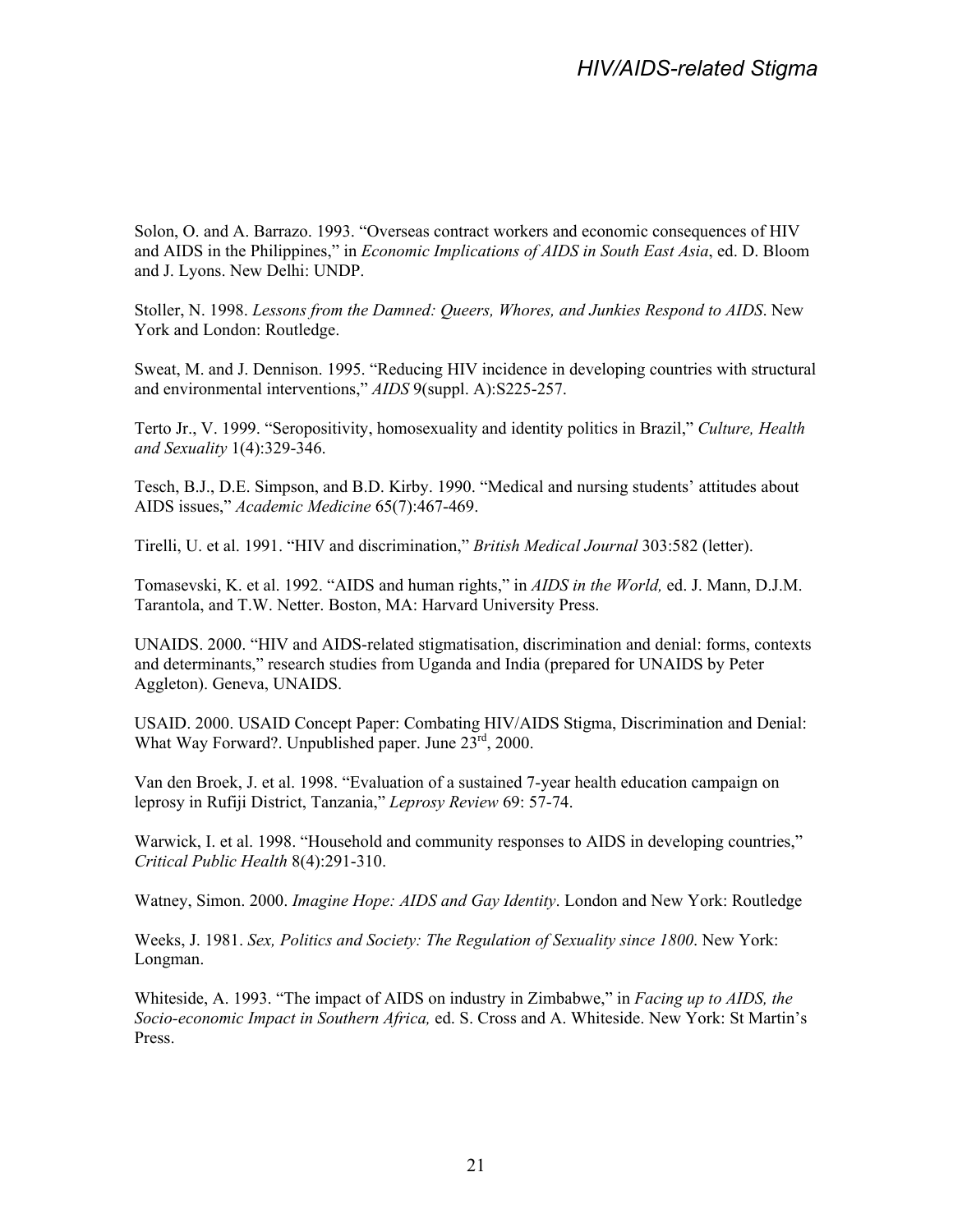

Williams, G. and S. Ray. 1993. *Work against AIDS, Workplace-based AIDS Initiatives in Zimbabwe,* Strategies for Hope No.8, London: ActionAid.

Williams, R. 1977. *Marxism and Literature*. Oxford: Oxford University Press.

———. 1982. *The Sociology of Culture*. New York: Schoken Books.

World Bank. 1997. *Confronting AIDS: Public Priorities in a Global Epidemic*. New York: Oxford University Press.